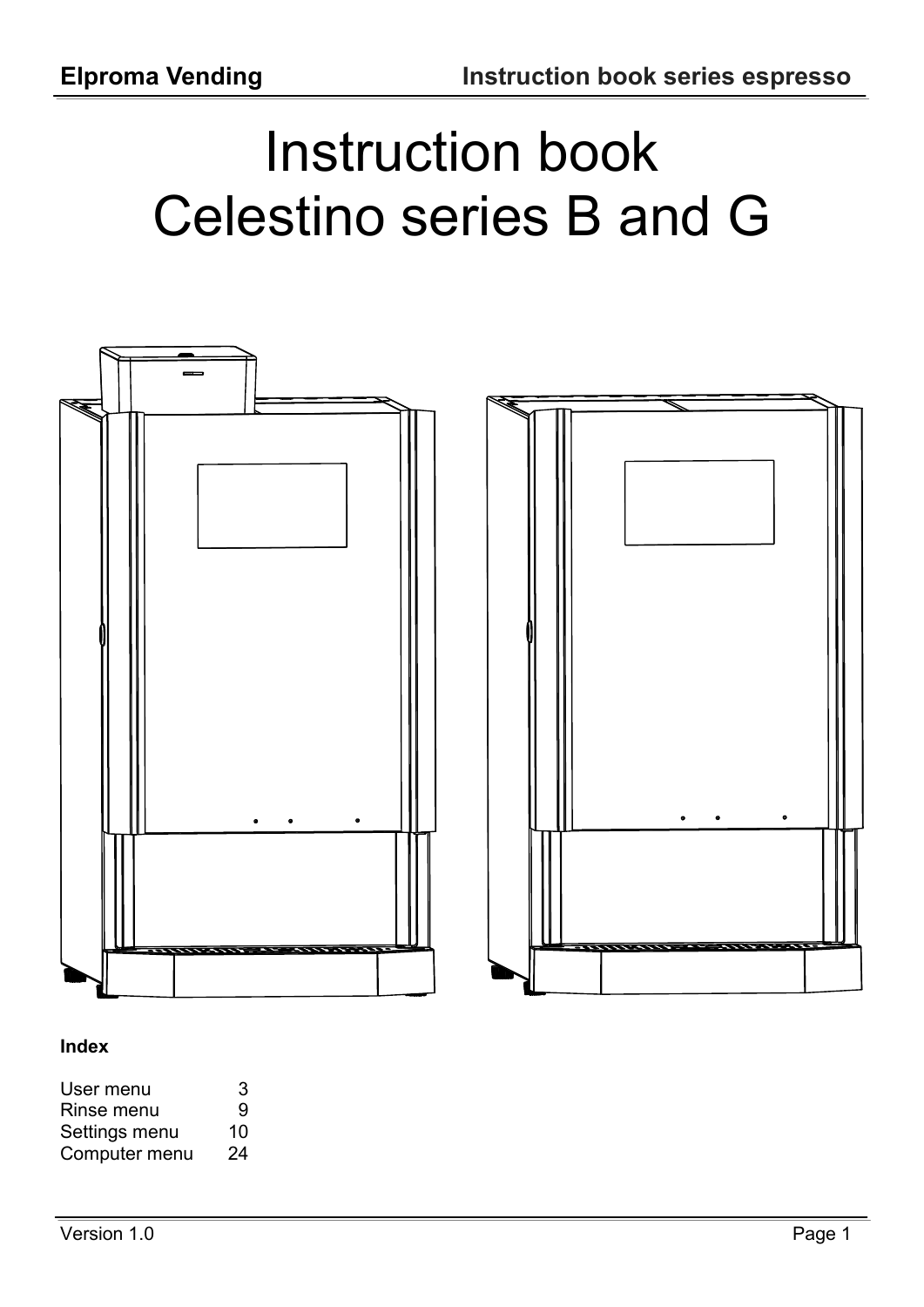All menus of the Celestino series are explained in this document. Some menu items are not present in all machines, if necessary, they will be mentioned.



There are 4 menus to see when you open the door, User and Rinse menus are freely accessible. The Settings menu is accessed using the PIN code 4784, and the Computer menu with the PIN 6986.

|      | Enter the pincode for Settings menu |                |              |  |  |
|------|-------------------------------------|----------------|--------------|--|--|
|      | 1                                   | $\overline{2}$ | $\mathbf{3}$ |  |  |
|      | 4                                   | 5              | 6            |  |  |
|      | 7                                   | 8              | 9            |  |  |
| Back | $\mathsf{C}$                        | 0              | Ε            |  |  |
|      |                                     |                |              |  |  |
|      |                                     |                |              |  |  |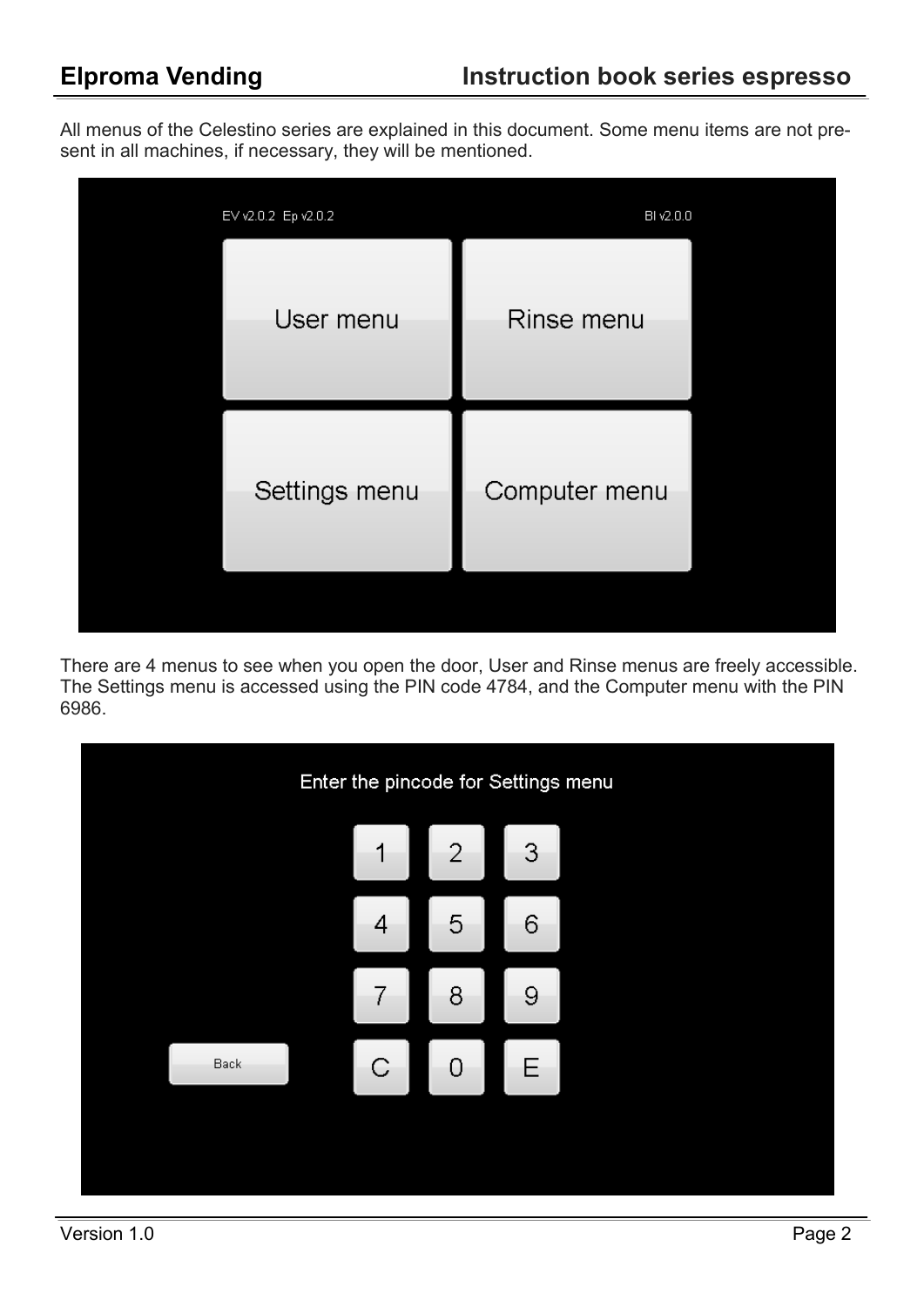## **User menu**

|                     | General Clock Counters Timer Ecomode Product |                           |        |           |
|---------------------|----------------------------------------------|---------------------------|--------|-----------|
| Reset timer         | Reset                                        | Diashow<br>delay          | 5 sec  | $\ddot{}$ |
| Reset<br>containers | Reset                                        | Backlight                 | 100 %  | $\pm$     |
| Clean display       | Yes                                          | Menu timeout              | 30 sec | $\pm$     |
| Load pictures       | Yes                                          |                           |        |           |
| Language<br>setting | $\pm$<br>GB                                  | Place cup<br>notification | Yes    | No.       |
| Save settings       | Yes                                          | Start button<br>in slide  | Yes    | No.       |
| Back                |                                              |                           |        |           |
|                     |                                              |                           |        |           |

This menu is divided into six tabs to hold the data together.

### **General tab**

In this screen, the customer can set some general issues such as the time between the images in the slideshow, backlight and the time that the menu choice remains on screen until the slide show begins.

**Reset timers**: If a message appears on the display, you can use this setting the timer inoperative, it is only the program that is currently active and has no effect on the set times.

**Reset containers**: when the number of consumptions from a container is set, this button will be visible.

When the number of consumptions is reached, the coffee machine will show a message in the display. You then fill the container and press this button.

**Clean display:** when you press this button you will see a counter running, you have time to clean the display until the counter reaches 0. The display is not active at this time. When finished, the display is operational again.

**Language setting:** you can choose from four languages, NL, GB, DE and FR.

**Save Settings:** This button writes two files to the USB drive, this is the model and the log.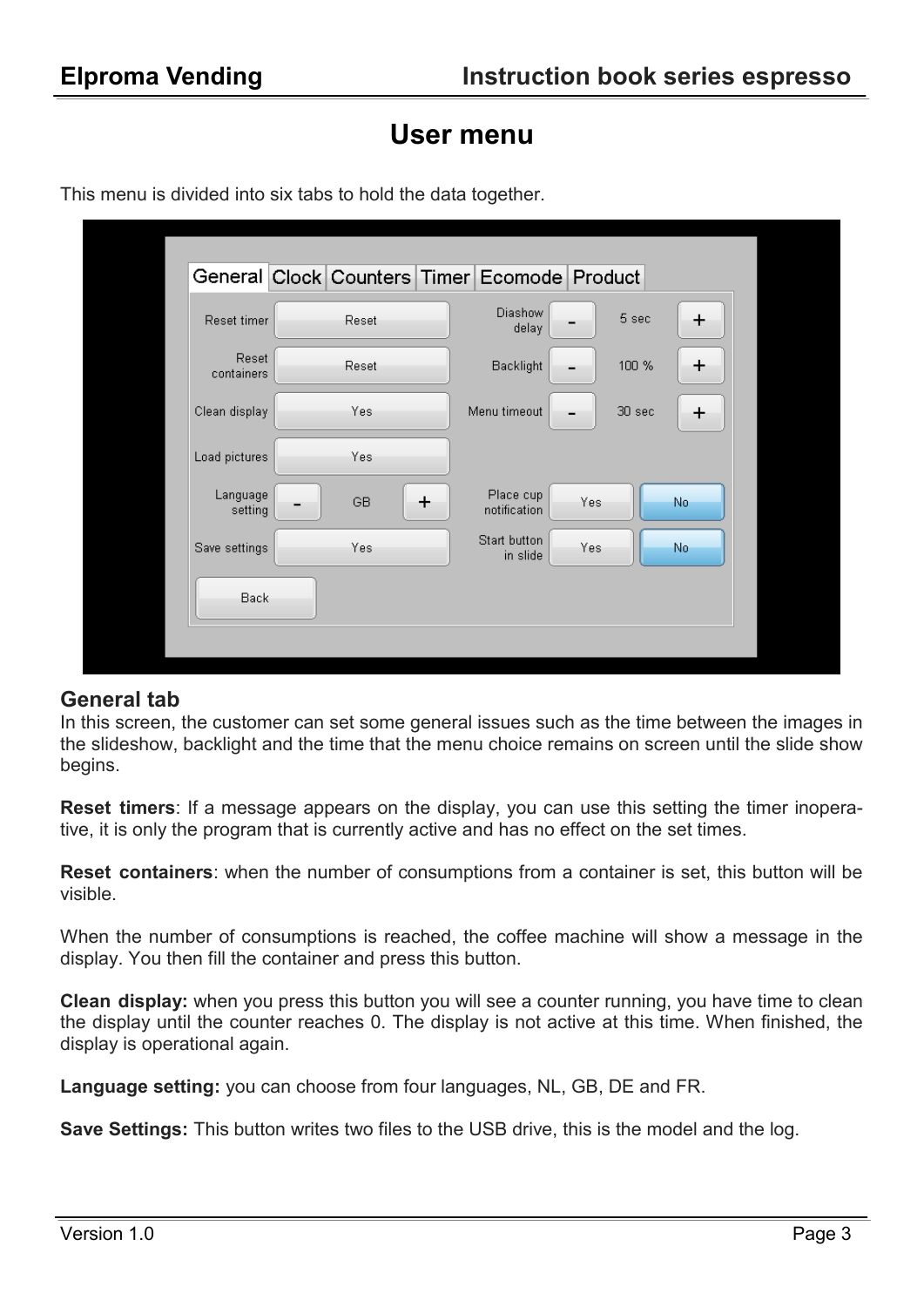| General<br><b>USB-Stick</b>                                                                                                                                      | Flash memory | 0/20        |
|------------------------------------------------------------------------------------------------------------------------------------------------------------------|--------------|-------------|
| □ Espresso<br>$+$<br>$\Box$ Instant<br>$\overline{+}$<br>□ USB_Stick_prode<br><b>□</b> Installatie DVD<br>□ USB_Stick_prod<br>□ USB_Stick_prod<br><b>□</b> Flash |              |             |
| Load file                                                                                                                                                        | Up<br>Down   | Delete file |
| Back                                                                                                                                                             |              |             |

### **Load pictures**

Here the customer can load up to 20 images and change the order of showing them. The images need to be 800 x 480 pixels, 24 bit dept. Do not use a color table in the image, the colors do not match. Every image, looking fine in Paint, is appropriate.

| <b>General</b> Clock Counters                                                                                                                     | Timer Ecomode Product                  |             |
|---------------------------------------------------------------------------------------------------------------------------------------------------|----------------------------------------|-------------|
| <b>USB-Stick</b>                                                                                                                                  | Flash memory                           | 3/20        |
| <b>■ img 08.bmp</b><br><b>■ img 07.bmp</b><br>■ img 06.bmp<br>■ img 05.bmp<br>■ img 04.bmp<br><b>■ img 03.bmp</b><br>■ img 02.bmp<br>■ img 01.bmp | img 06.bmp<br>img 04.bmp<br>img 02.bmp |             |
| Load file<br>Back                                                                                                                                 | Up<br>Down                             | Delete file |
|                                                                                                                                                   |                                        |             |

Select the picture that will be shown.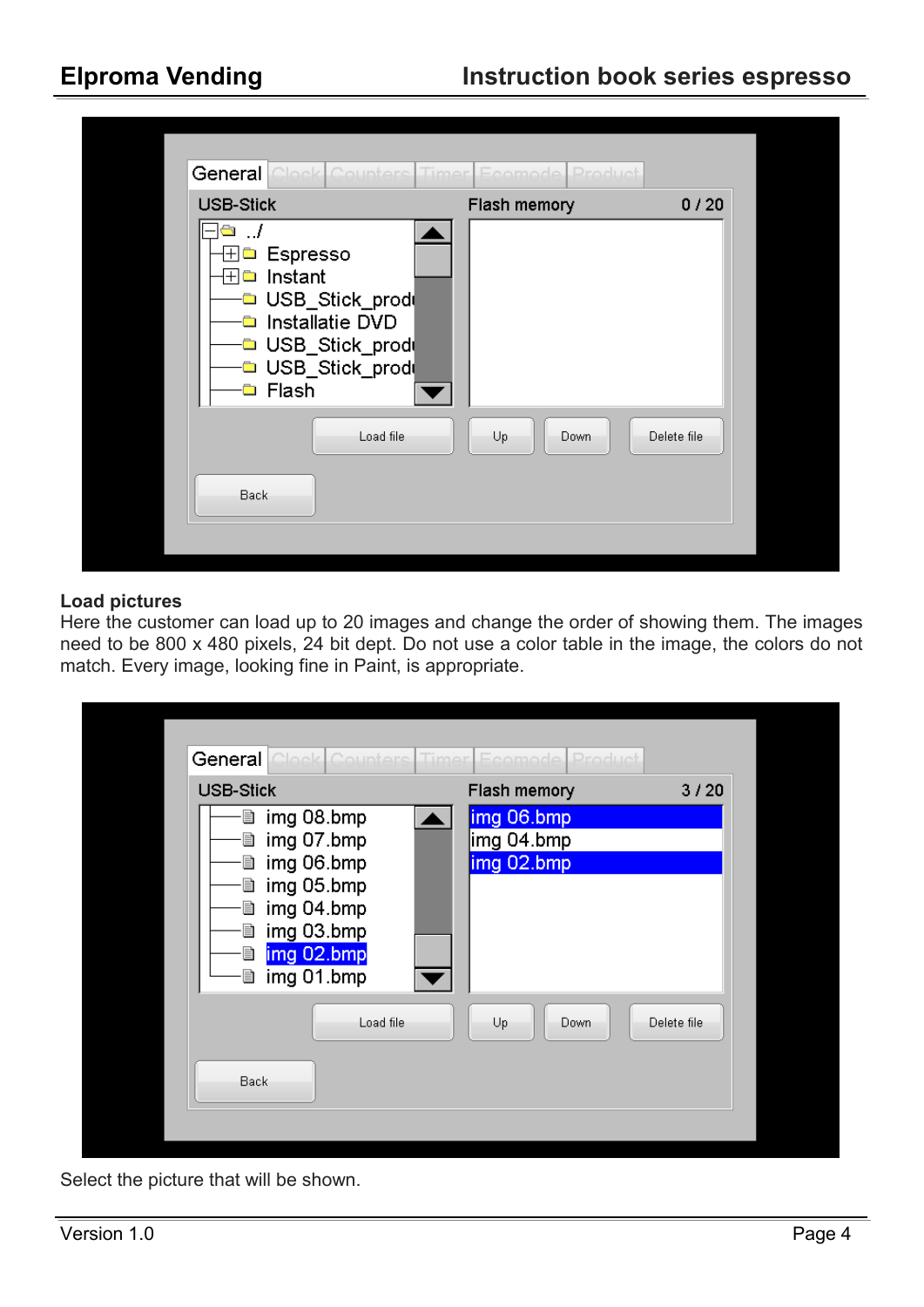**Slide Show Delay:** Here you can set the speed of the slide show, default is 5 seconds. The setting is between 3 and 60 seconds with a increments of 1.

**Backlight:** You can adjust the brightness of the display itself. The setting is between 30 and 100 percent with a increments of 10.

**Menu Timeout:** This sets the time that the selector remains visible on screen before the slide show is about to begin. By pressing 'off', you will not a slide show. The setting is between 15 and 60 seconds with a increments of 1.

**Place cup message:** This will show you a message where the cup should be placed.

**Start button in slide:** When the slide show is running you will see a button with the word "Start" in it, then people know that they should press on the screen.

### **Clock tab**

| General Clock Counters Timer Ecomode Product |                                                            |
|----------------------------------------------|------------------------------------------------------------|
|                                              | 08:51 Wednesday 17 September 2014                          |
| <b>Adjust Time</b>                           | <b>Adjust Date</b>                                         |
| $\pm$<br>$\pm$                               | $\pm$<br>$\pm$<br>$\ddot{}$                                |
| 08 : 51                                      | 17 <sup>2</sup><br>$09 - 2014$<br>$\overline{\phantom{a}}$ |
|                                              |                                                            |
| Back:                                        |                                                            |
|                                              |                                                            |

Here you set the time and date. The clock will automatically switch between summer and winter time. The clock is important if you are going to use the counters and timers. The deviation accuracy is about 10 minutes/year.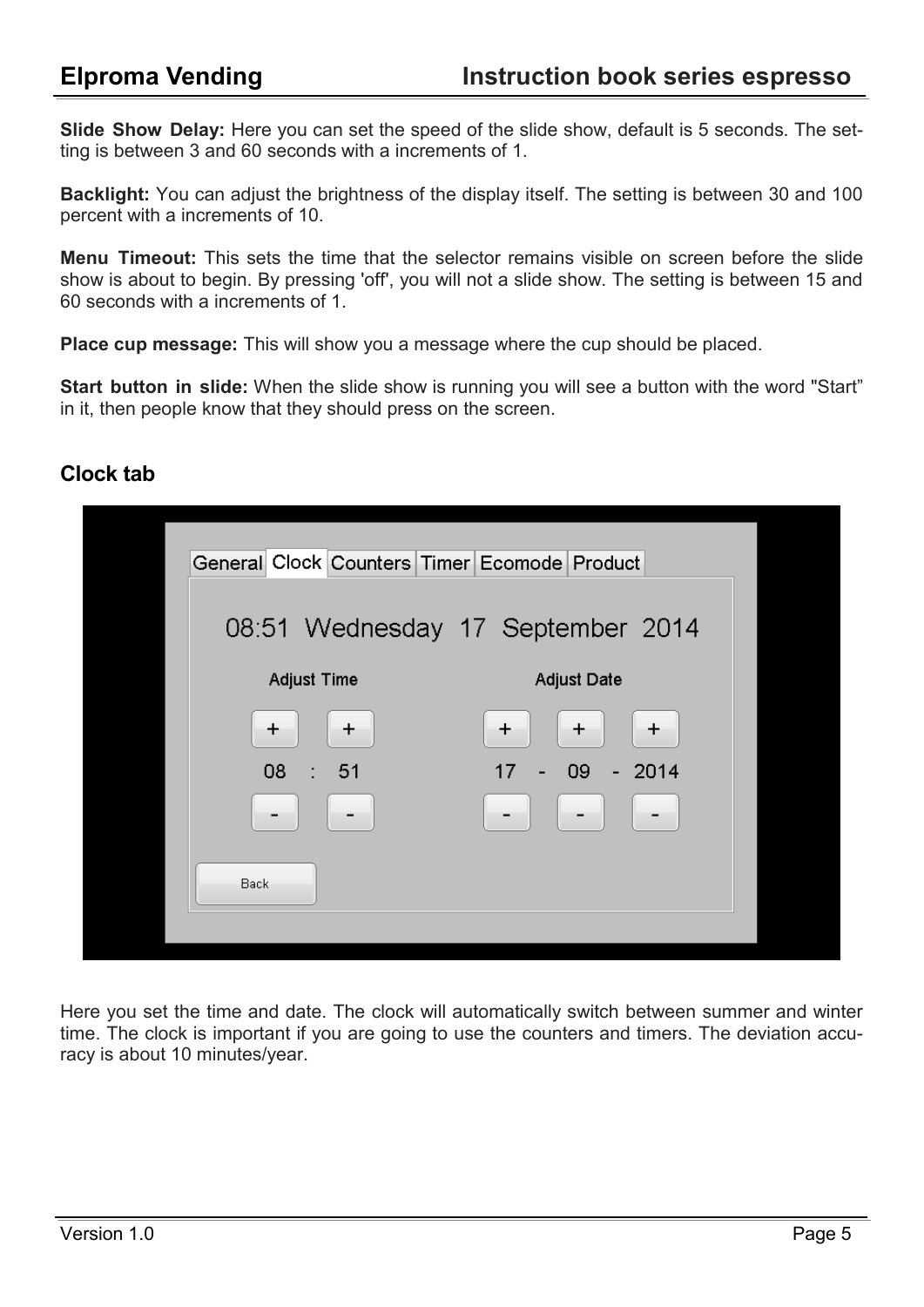### **Counters tab**

|                        |        |                | General Clock Counters Timer Ecomode Product |                     |               |
|------------------------|--------|----------------|----------------------------------------------|---------------------|---------------|
| Day counter Free       |        | Paid           |                                              |                     | Total counter |
|                        |        |                |                                              | espresso: 4         |               |
| Monday 24              |        | $\overline{0}$ |                                              | dubbele espresso: 5 |               |
| Tuesday                | -45    | $\overline{0}$ |                                              | cappuccino: 18      |               |
| Wednesday              | -20    | $\Box$         |                                              | latte macchiato: 5  |               |
| Thursday               | 19     | $\Box$         |                                              | koffie choc: 1      |               |
| Friday 8               |        | 0              |                                              | koffie: 80          |               |
| Saturday 0             |        | $\overline{0}$ |                                              | chocolade melk: 0   |               |
| Sunday 0               |        | $\Box$         |                                              | koffie verkeerd: 1  |               |
| Reset day Counter      |        |                |                                              | heet water: 2       |               |
| Total counter<br>Back: | $-116$ | $\overline{0}$ |                                              |                     |               |

Here you can find the counter stand of the machine. On the left you see the day-counter, it can be erased whenever you want. On the right you see the consumption counter and bottom left the total counter, it can be erased in the settings menu. This counter displays the total number of consumptions taken, both free as paid.

|            |                                |        | General Clock Counters Timer Ecomode Product |                       |           |  |
|------------|--------------------------------|--------|----------------------------------------------|-----------------------|-----------|--|
|            | Timer: 1                       |        |                                              |                       |           |  |
| Start Time | $\ddot{}$                      | +      | Monday                                       | Tuesday               | Wednesday |  |
|            | $00\,$<br>÷                    | $00\,$ | Thursday                                     | Friday                | Saturday  |  |
|            |                                |        | Sunday                                       |                       |           |  |
| Stop Time  | $\ddot{}$                      | $\pm$  |                                              |                       |           |  |
|            | $00\,$<br>$\ddot{\phantom{a}}$ | $00\,$ | Off                                          |                       | Standby   |  |
|            |                                |        |                                              | Choose day and action |           |  |
| Back       |                                |        |                                              |                       | Next      |  |
|            |                                |        |                                              |                       |           |  |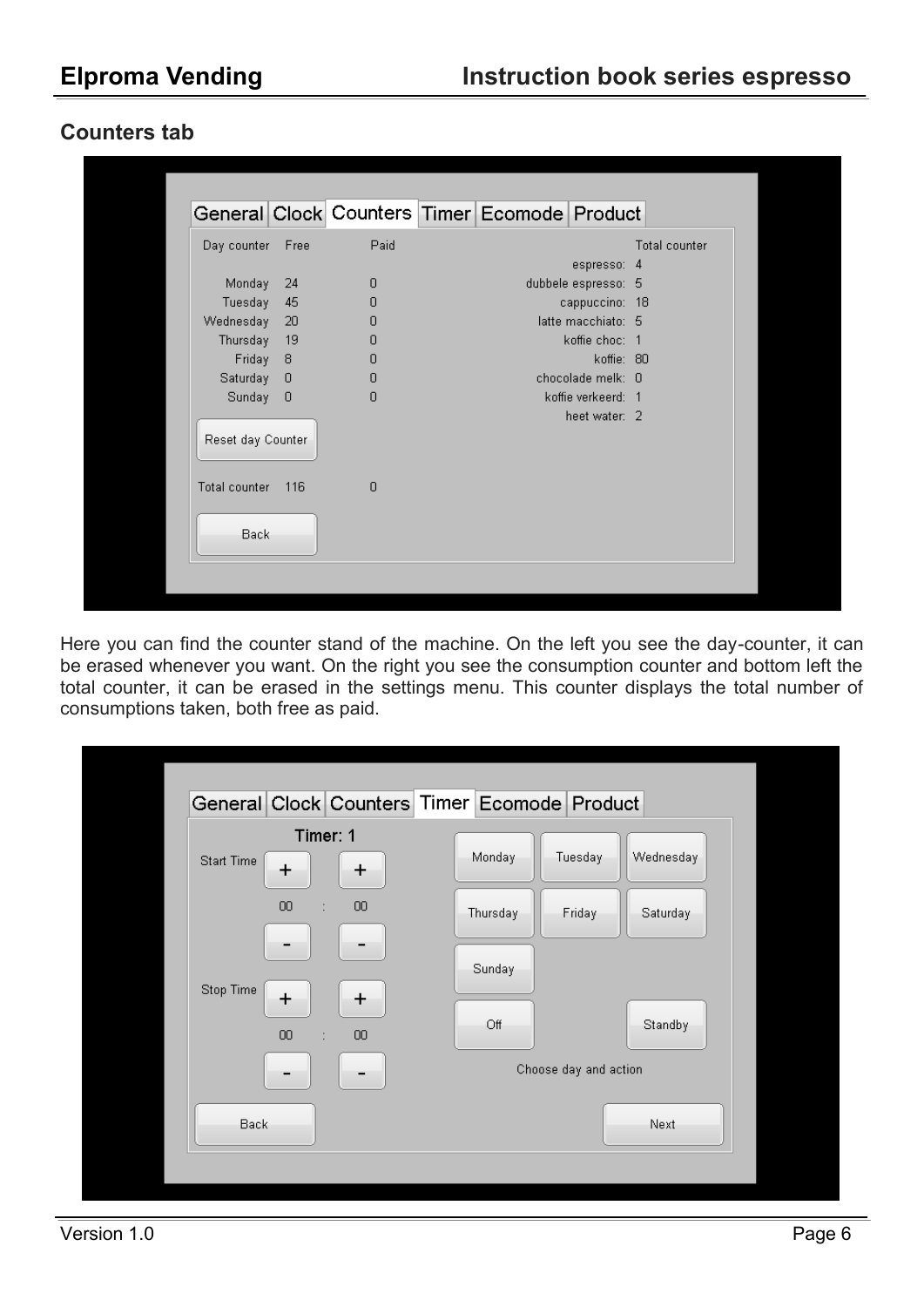### **timer tab (see previous page)**

In this menu you set the timers, where you choose from free/paid consumption and/or standby and/or on-off the coffee machine.

There are 10 timer actions available.

Start time, sets the timer start time.

End Time, sets the timer stop time.

Afterwards select the day(s) when to activate this setting. This should be done by pressing the button, it remains selected (blue color).

Finally, you choose the action;

Off - The machine completely shuts down, only the processor remains powered on, then you hardly use energy. You can override this timer by the 'reset timer' button on the general tab, the machine then starts again. You do need to wait until everything is powered on.

Coin off - If a coin tester is installed, you can disable it so that the machine is free to use, this timer cannot be interrupted.

Standby - the boiler goes back to the set value (default 60 degrees) and the machine is not functional. You can override this timer by pressing on the 'reset timer' button on the general tab.

**EcoMode tab**

| Actions after<br>x minutes | $\mathbf 0$<br>- | $\ddot{}$ | General Clock Counters Timer Ecomode Product |  |
|----------------------------|------------------|-----------|----------------------------------------------|--|
| Boiler control             | Off              | Standby   |                                              |  |
| <b>Display</b>             | Off              | Dim       |                                              |  |
|                            |                  |           |                                              |  |
|                            |                  |           |                                              |  |
|                            |                  |           |                                              |  |
|                            |                  |           |                                              |  |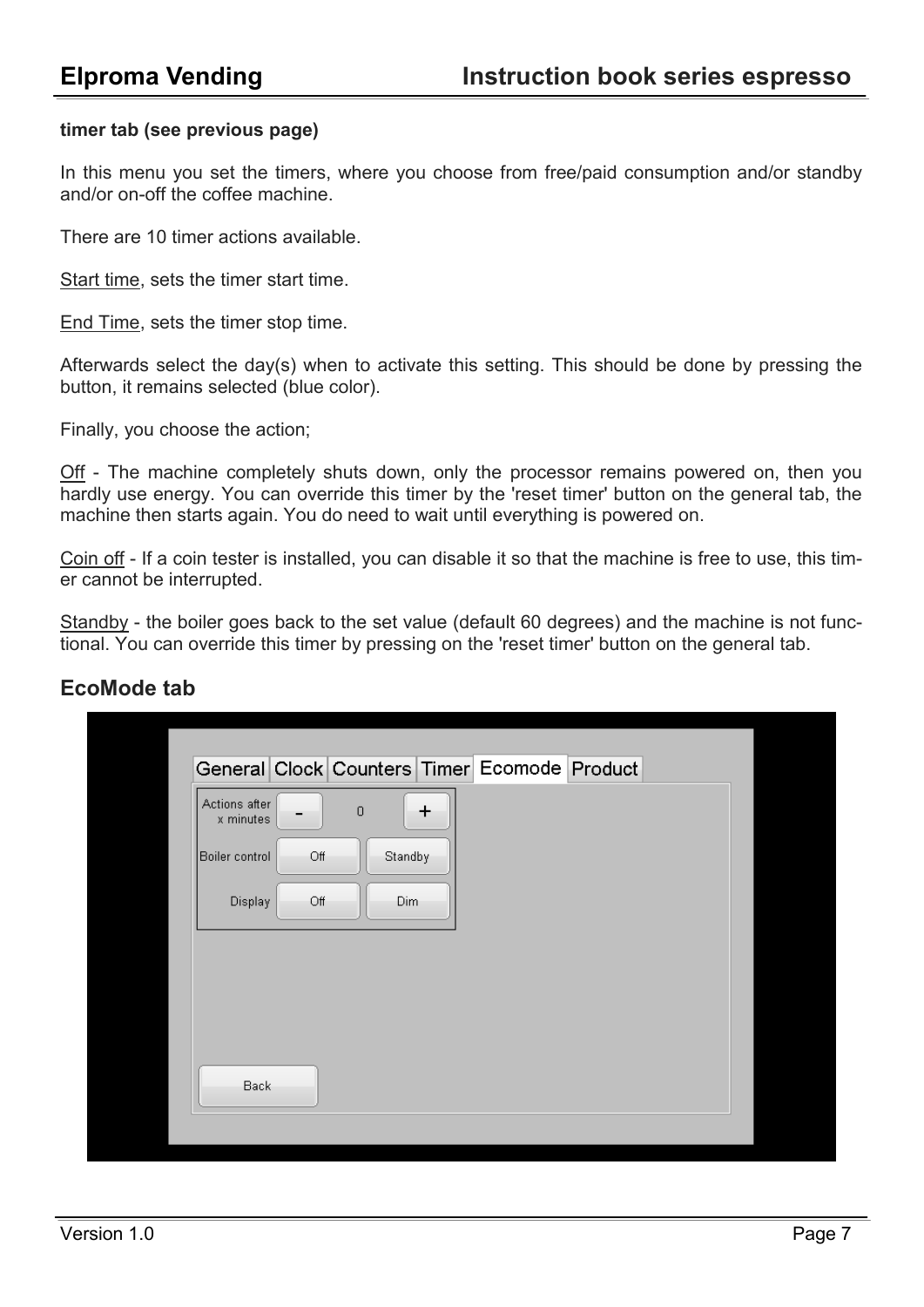**Actions after X minutes:** This timer is adjustable between 'off' and 720 minutes. If after the last action this time is reached then one of the following come in action. By pressing on the screen, this is lifted.

**Boiler control:** It can be set to off or stand-by, no selection means not enabled.

**Display:** It can be set to off or dimmed, no selection means not enabled.

|                  |             | General Clock Counters Timer Ecomode Product |                |                       |
|------------------|-------------|----------------------------------------------|----------------|-----------------------|
| Choose<br>button | espresso    | dubbele espresso                             | cappuccino     | latte macchiato       |
|                  | koffie choc | koffie                                       | chocolade melk | koffie verkeerd       |
|                  | heet water  |                                              |                |                       |
|                  |             |                                              |                |                       |
|                  |             |                                              |                |                       |
|                  |             |                                              |                |                       |
| Back             |             |                                              |                |                       |
|                  |             |                                              |                |                       |
|                  |             |                                              |                |                       |
|                  |             | General Clock Counters Timer Ecomode Product |                |                       |
| Choose<br>button | espresso    | dubbele espresso                             | cappuccino     | latte macchiato       |
|                  | koffie choc | koffie                                       | chocolade melk | koffie verkeerd       |
|                  | heet water  |                                              |                |                       |
|                  |             |                                              |                |                       |
|                  | Water       | $100~\%$<br>$\ddot{}$                        |                |                       |
|                  |             |                                              | Container 1    | $100~\%$<br>$\ddot{}$ |
| Back             |             |                                              | Container 2    | 100 %<br>$\ddot{}$    |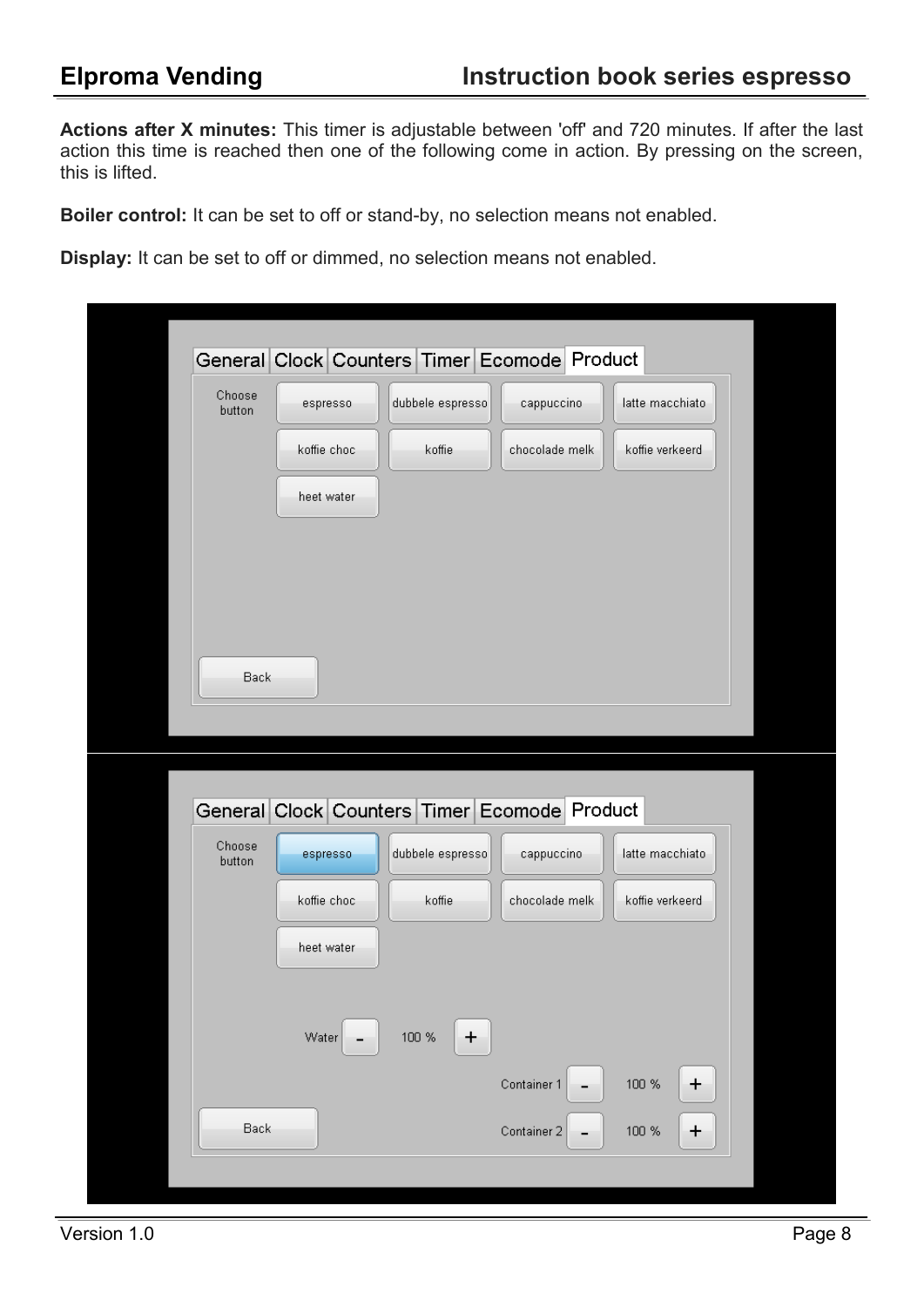### **Product tab (see previous page)**

This tab can be enabled in the system menu. When a product button is pressed, all the possibilities for that recipe are visible. The client can, within the range of 20% (+ and -) make Water and product adjustments. The recipe itself is not changed.

The number of containers that can be seen is determined by the model. The client employs the containers from left to right.

|                      |              | Press button to start rinsing |  |
|----------------------|--------------|-------------------------------|--|
|                      |              | Rinse mixer and brewer        |  |
| Mixer 1<br>Hot water | Brewer short | Brewer tablet                 |  |
| Back                 |              |                               |  |

## **Rinse menu**

During flushing you will hear the valve rattling, this is normal.

### **- Rinse blender and brewer**

Place a container under the spout and press this button, the coffee machine is now flush the mixer and then the brewer. If you want to flush more you again press the button.

### **- Mixer 1**

Place a container under the spout and press 'Mixer 1' button, the coffee now flushes the mixer. If you want to flush more, you press the button again.

### **- Hot water**

Only the hot water valve is flushed, this to release possible scale.

### **- Brewer short**

Only the brewer is rinsed with water.

### **- Brewer tablet**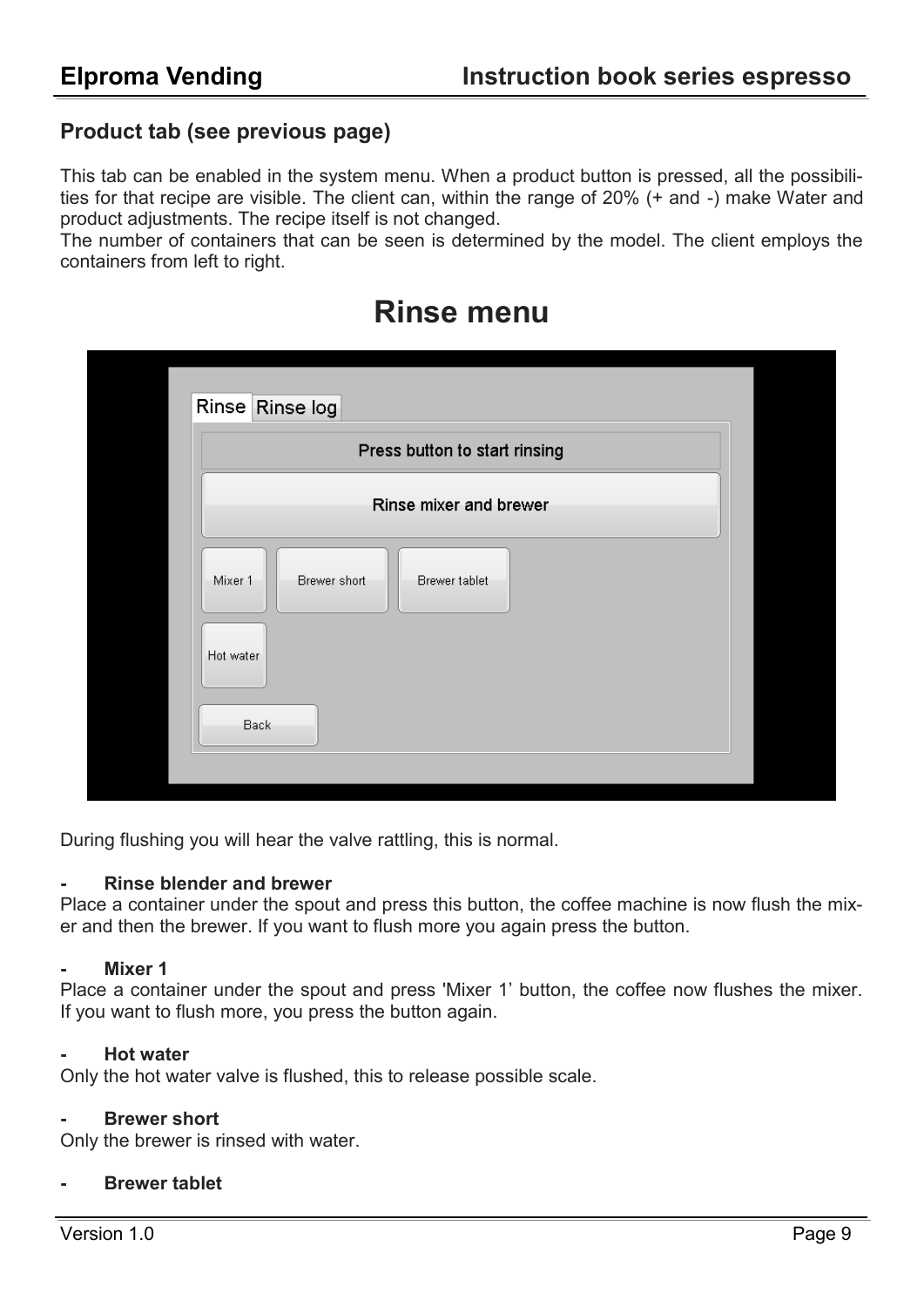Place a cleaning tablet into the brewer chamber and press the button. The cleaning of the brewer then start. You don't have to do nothing else, it is an automatic process.

|      | Rinse Rinse log            |                                  |  |
|------|----------------------------|----------------------------------|--|
| Time | Date                       | Definition                       |  |
|      | 08:10 17-09-2014 > Mixer 1 |                                  |  |
|      |                            | 08:09 17-09-2014 > Brewer short  |  |
|      | 08:09 17-09-2014 > Mixer 1 |                                  |  |
|      |                            | 07:34 16-09-2014 > Brewer short  |  |
|      | 07:34 16-09-2014 > Mixer 1 |                                  |  |
|      |                            | l07:27_15-09-2014_> Brewer short |  |
|      | 07:27 15-09-2014 > Mixer 1 |                                  |  |
|      |                            | 14:20 12-09-2014 > Brewer short  |  |
|      | 14:20 12-09-2014 > Mixer 1 |                                  |  |
|      |                            | 07:22 12-09-2014 > Brewer short  |  |
|      |                            |                                  |  |
| Back |                            |                                  |  |
|      |                            |                                  |  |
|      |                            |                                  |  |

Here you can see when the last the rinse process was executed and also how many times in total.

## **Settings menu**

This menu is divided into seven tabs to hold the data together.

|                          |                                   |                |       | System Recipe Water Mixer Sound & Fan Counter Coin |      |                  |       |  |
|--------------------------|-----------------------------------|----------------|-------|----------------------------------------------------|------|------------------|-------|--|
|                          | Model EVEspresso bean 2_Container |                |       | Max Buttons                                        |      | 9                | +     |  |
| Strenght                 |                                   | 20%            | +     | Strength<br>button                                 | Yes  |                  | No.   |  |
| Maxim jug                |                                   | $\overline{7}$ | +     | Milk button                                        | Yes: |                  | No.   |  |
| Start jug at             |                                   | 6              | +     | Milk<br>container                                  |      | $\overline{2}$   | $\pm$ |  |
| <b>Direct</b><br>vending | Yes                               |                | No.   | Sugar button                                       | Yes. |                  | No.   |  |
| Hot water                | Full                              |                | Self- | Sugar<br>container                                 |      | $\boldsymbol{0}$ | +     |  |
| Back                     |                                   |                |       |                                                    |      |                  | Next  |  |
|                          |                                   |                |       |                                                    |      |                  |       |  |
|                          |                                   |                |       |                                                    |      |                  |       |  |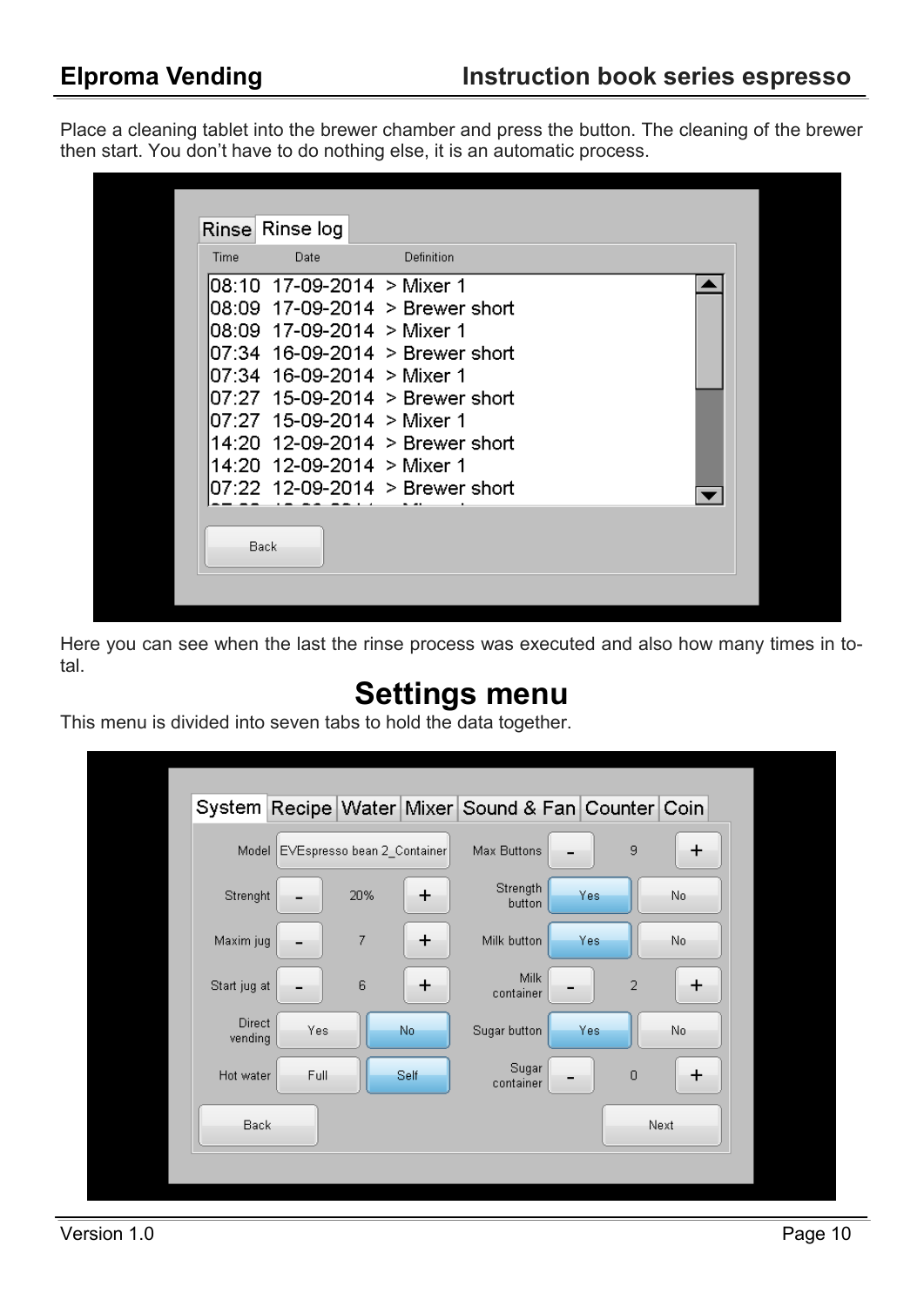### **System tab**

**Model:** the model is to choose here, press the button and the following screen will appear;



By pressing the + and - buttons you can choose the model. In the middle you see the relevant configuration. If you have an EVB you can choose for an EVG, but that does not make sense, always select the correct configuration. If you click on 'Change model', the machine will reset and all the settings will change to default settings.

**Strength:** This is the rate that can be set up. This setting applies to all three strength schemes. The setting is between 10 and 30 percent with a increments of 2.

**Jug amount:** To take consumptions in the use of a can be up. In a 1 liter can go about 7 150cc cups. The setting is between 0 and 12, with a increments of 1.

**Start jug at:** This function determines where the number is in taking a jug. The setting is between 1 and jug amount with a increments of 1.

**Direct vending:** The machine issues a beverage immediately. You're in this mode, no strength adjustments can be make, jug function is disabled.

**Hot water:** Make to choice a full cup size by pressing the "Full" button or choose "Self", the water stops when the button is released.

**Number of buttons:** make a choice here of how many buttons are shown on the selection screen. The setting is between 1 and 9, with a increments of 1.

**Strength button:** Allows you to turn the strength button on or off.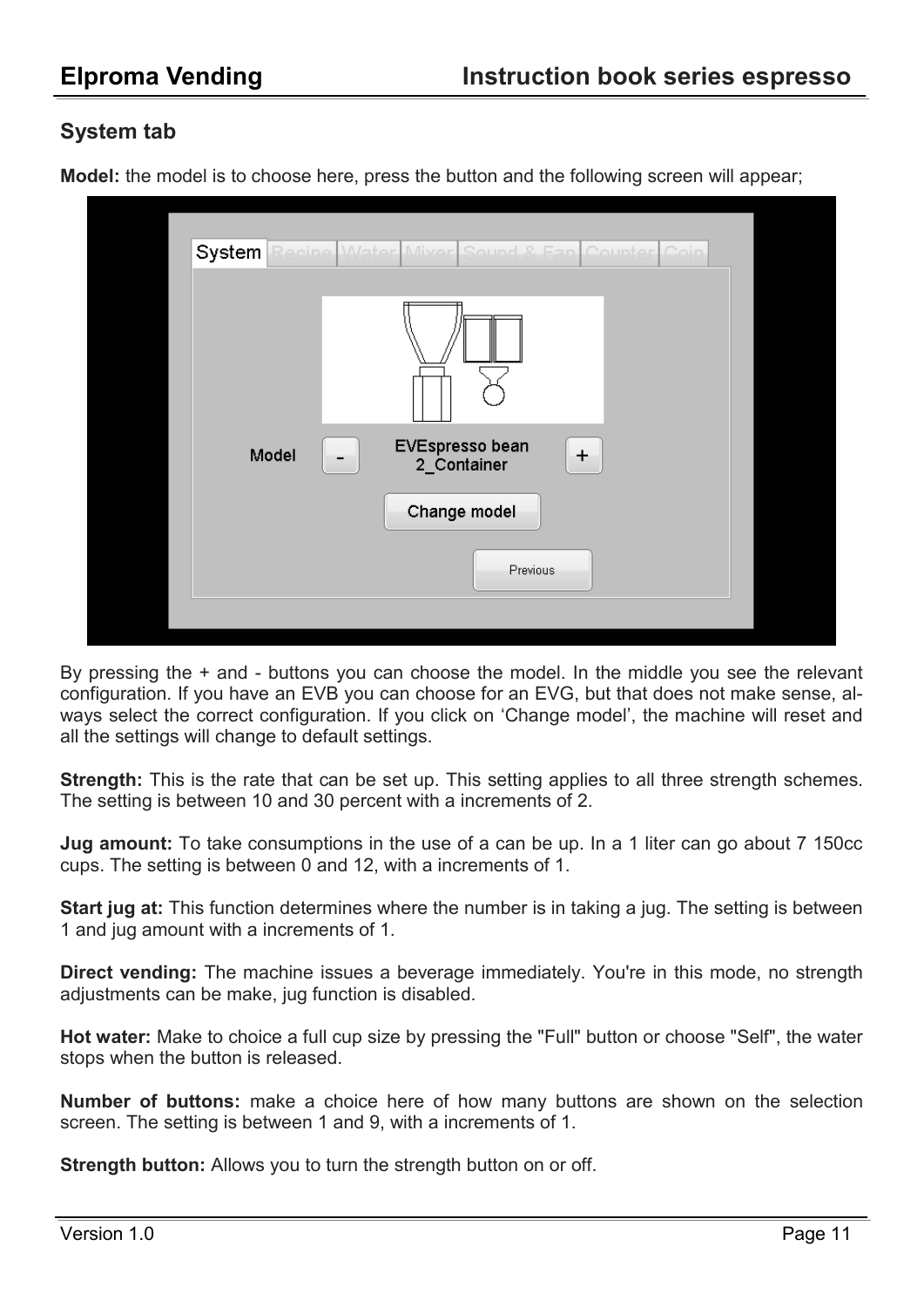**Milk button:** When enabled you can change the milk strength, you can choose milk/no milk.

**Milk container:** you choose the position where the milk container is located. You count from left to right.

**Sugar Button:** When enabled you can change the sugar strength, you can choose sugar/no sugar.

**Sugar container:** you choose the position the sugar container is located. You count from left to right.

| Lime sensor   | Yes: | No. | Clear rinse log        | Yes  |
|---------------|------|-----|------------------------|------|
| Adjust recipe | Yes: | No. | Reset Total<br>counter | Yes  |
|               |      |     |                        |      |
|               |      |     |                        |      |
|               |      |     | Restore<br>Settings    | Yes  |
|               |      |     |                        |      |
|               |      |     | Previous               | Next |

**Lime sensor:** Normally this is set to Yes. If there are problems with the sensor, it can be switched off until the problem is resolved. It is not wise to this option off.

**Adjust recipe:** When selected it turn your tab on / off in the user menu (Product).

**Clear flushing log:** This will clear the rinse log.

**Total count:** Resets all counters to zero, including the day counter.

**Reset Settings:** This will only reset the settings back to default.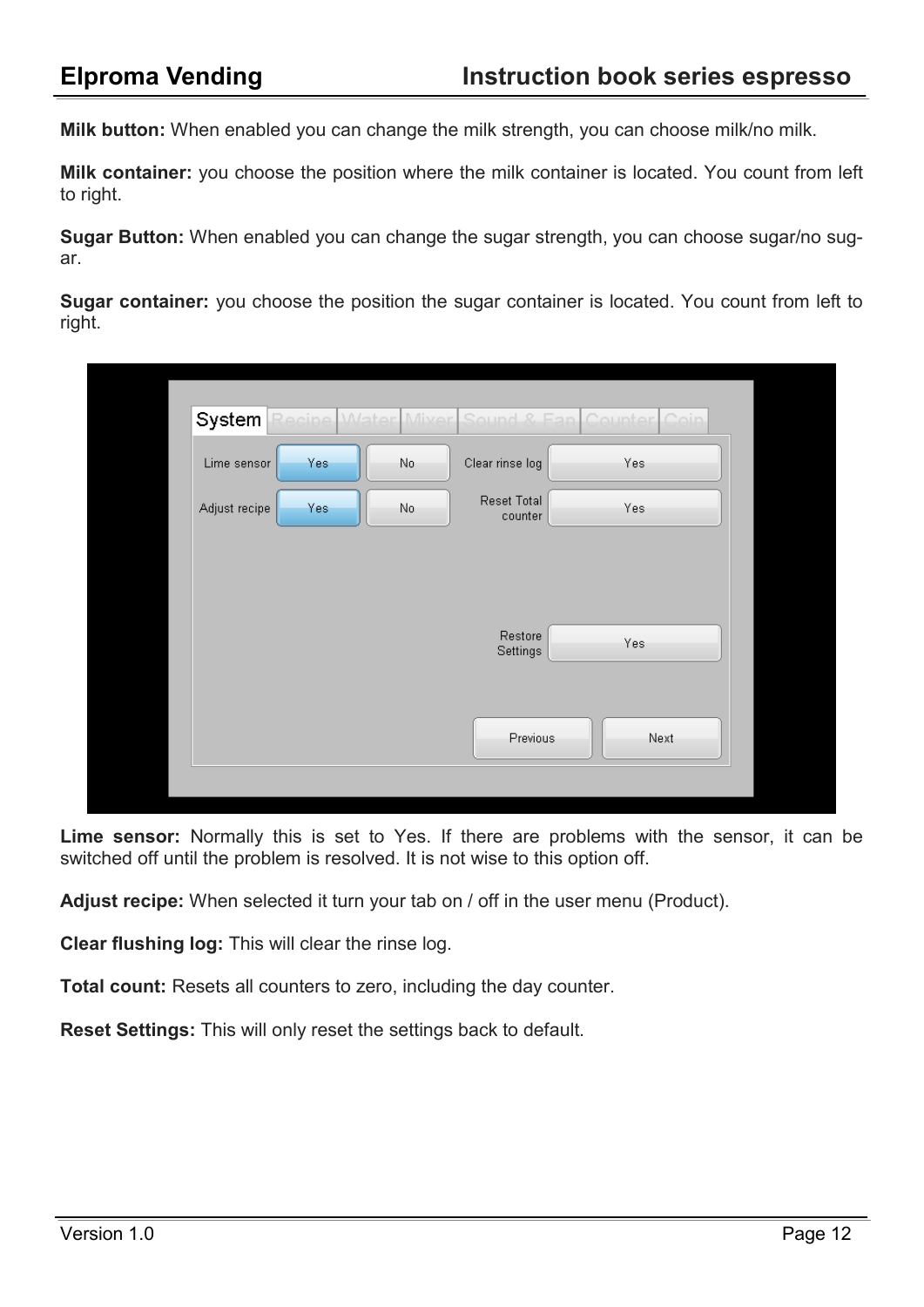| System                | Recine <i>Water</i> Mixer |       |                                  | Sound & Fan Counter Coin |     |  |  |  |  |
|-----------------------|---------------------------|-------|----------------------------------|--------------------------|-----|--|--|--|--|
| Cup position<br>left  | On: 100%                  | +     | Threshold beans<br>empty warning | 20/32                    | +   |  |  |  |  |
|                       | Off: 0%                   | +     | Boiler cooldown                  | Yes                      |     |  |  |  |  |
| Cup position<br>right | On: 100%                  | $\pm$ | Max grindertime                  | 8000 ms                  | +   |  |  |  |  |
|                       | Off: 0%                   | +     | Graphic look                     | Yes                      | No. |  |  |  |  |
| Cup<br>illumination   | On: 100%                  | $\pm$ |                                  |                          |     |  |  |  |  |
|                       | On: 5%                    | +     |                                  |                          |     |  |  |  |  |
|                       | Previous                  |       |                                  |                          |     |  |  |  |  |
|                       |                           |       |                                  |                          |     |  |  |  |  |
|                       |                           |       |                                  |                          |     |  |  |  |  |

**Cup position left:** This is located next to the cup symbol. The numbers are in percentages and indicate the strength of the illumination. The setting is between 00 and 100 percent with increments of 5

**Cup position right:** This is located below the water symbol. The numbers are in percentages and indicate the strength of the illumination. The setting is between 0 and 100 percent with increments of 5.

**Cup illumination:** It illuminates the cup position. The numbers are in percentages and indicate the strength of the illumination. The setting is between 0 and 100 percent with increments of 5.

**Threshold beans empty warning:** This function predicts that the bean container is almost empty.

**Boiler cool down:** When enabled, the pump will start pumping cold water through the boiler until the temperature drops below 45 degrees.

**Max grinder time:** Here you can specify the maximum grinding time to get the brewer full. This determines whether a double cup can be issued. When 2 consumptions recipe exceeds the set value, the double cup icon will not be displayed.

**Graphic look:** with this option you can choose between icons and text or only text.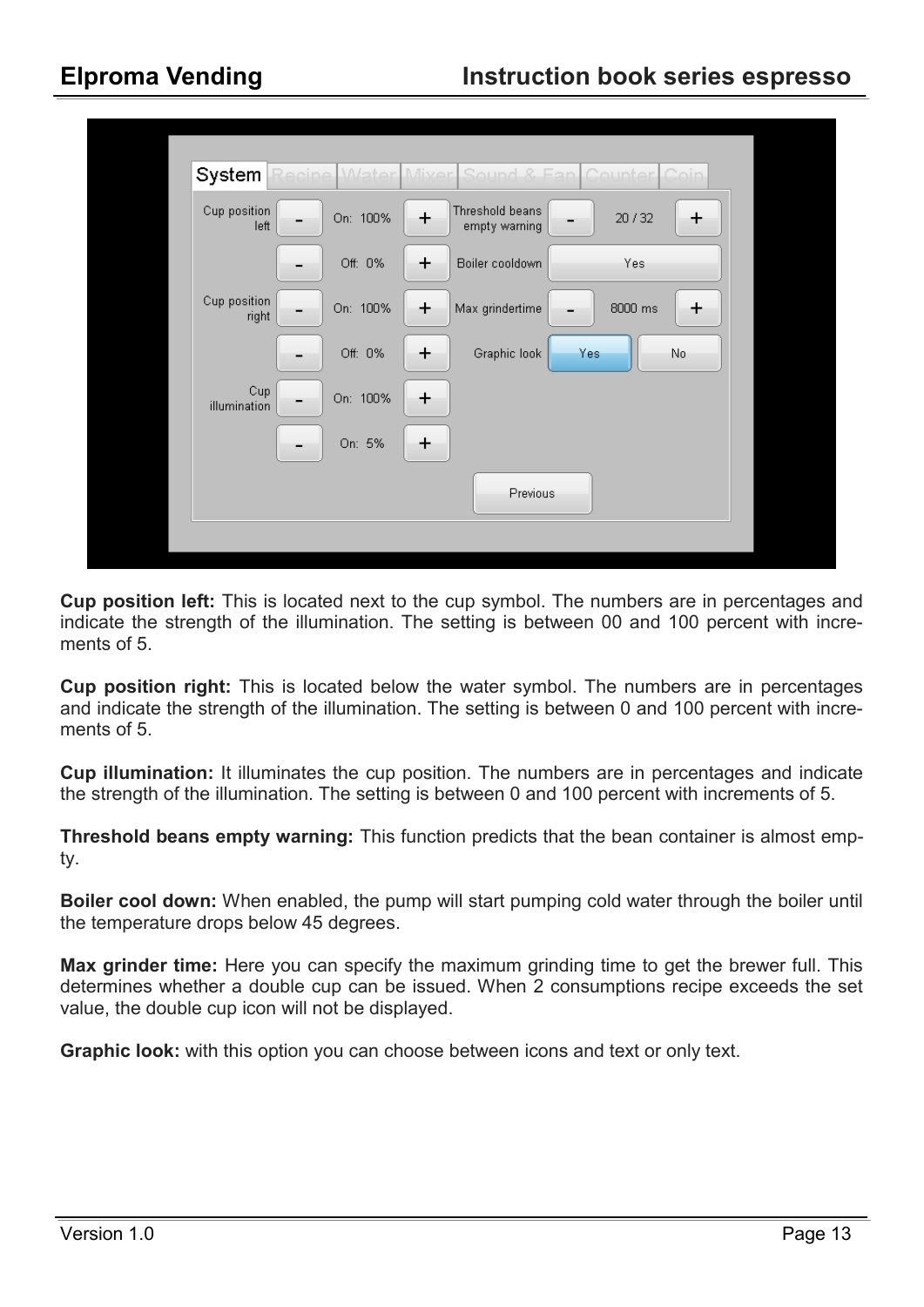### **Recipe tab**

The recipe menu consists of five screens, you do not all have to go through them. In three screens, a test button is present to test the recipe without leaving this menu.

| Choose<br>button | espresso    | double espresso | System Recipe Water Mixer Sound & Fan Counter Coin<br>cappuccino | latte macchiato |
|------------------|-------------|-----------------|------------------------------------------------------------------|-----------------|
|                  | coffee choc | coffee          | chocolate milk                                                   | wrong coffee    |
|                  | hot water   |                 |                                                                  |                 |
|                  |             |                 |                                                                  |                 |
|                  |             |                 |                                                                  |                 |
|                  |             |                 |                                                                  |                 |
|                  |             |                 |                                                                  |                 |

In the first screen, you choose which button you are going to change.

| <b>System</b>    | Recipe      | Water Mixer Sound & Fan Counter Coin |                |                 |  |
|------------------|-------------|--------------------------------------|----------------|-----------------|--|
| Choose<br>button | espresso    | double espresso                      | cappuccino     | latte macchiato |  |
|                  | coffee choc | coffee                               | chocolate milk | wrong coffee    |  |
|                  | hot water   |                                      |                |                 |  |
|                  |             |                                      |                |                 |  |
| Select image     |             | Copy recipe                          |                | Rename Recipe   |  |
|                  |             |                                      | Previous       | Next            |  |
|                  |             |                                      |                |                 |  |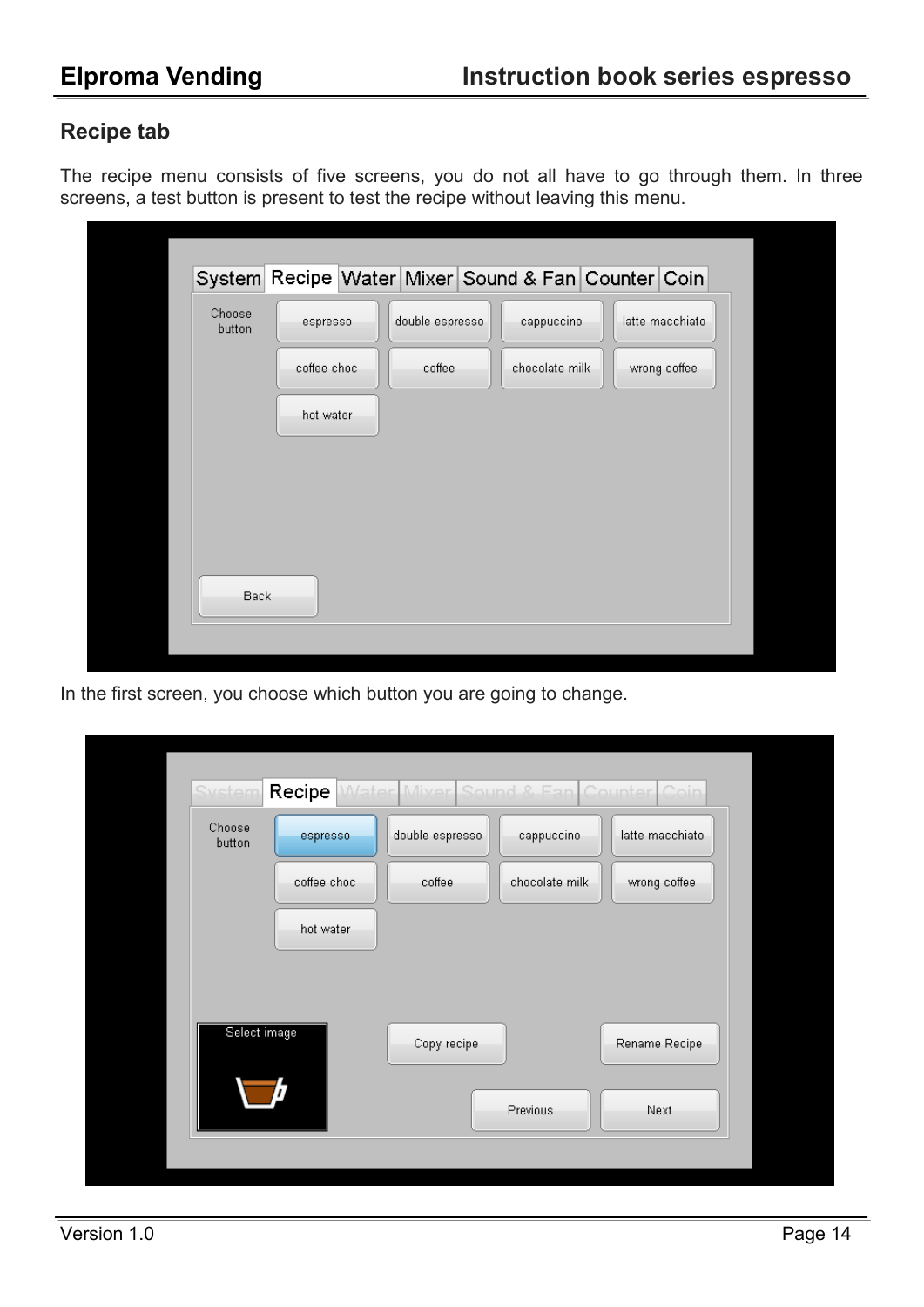| System<br>Recipe<br>Choose recipe                                                                                                                                                                        | Water Mixer Sound & Fan Counter Coin |  |
|----------------------------------------------------------------------------------------------------------------------------------------------------------------------------------------------------------|--------------------------------------|--|
| No recipe<br>espresso<br>dubbele espresso<br>cappuccino<br>latte macchiato<br>koffie choc<br>lkoffie<br>chocolade melk<br>koffie verkeerd<br>heet water<br>koud water<br>∣leeg<br>∣leeg<br>∣leeg<br>ممما | Cancel                               |  |

If you want a different recipe on the chosen position, you can choose this using the 'Copy recipe' button, you return to the screen above. Select the recipe and press the 'OK' button. The recipe will be copied to your chosen button.

| System Recipe<br>Water Mixer Sound & Fan Counter Coin<br>$\gg$<br>$\vec{J}$ |  |
|-----------------------------------------------------------------------------|--|
| Back                                                                        |  |
|                                                                             |  |

Pressing 'Select image' button, you can choose a picture with the recipe.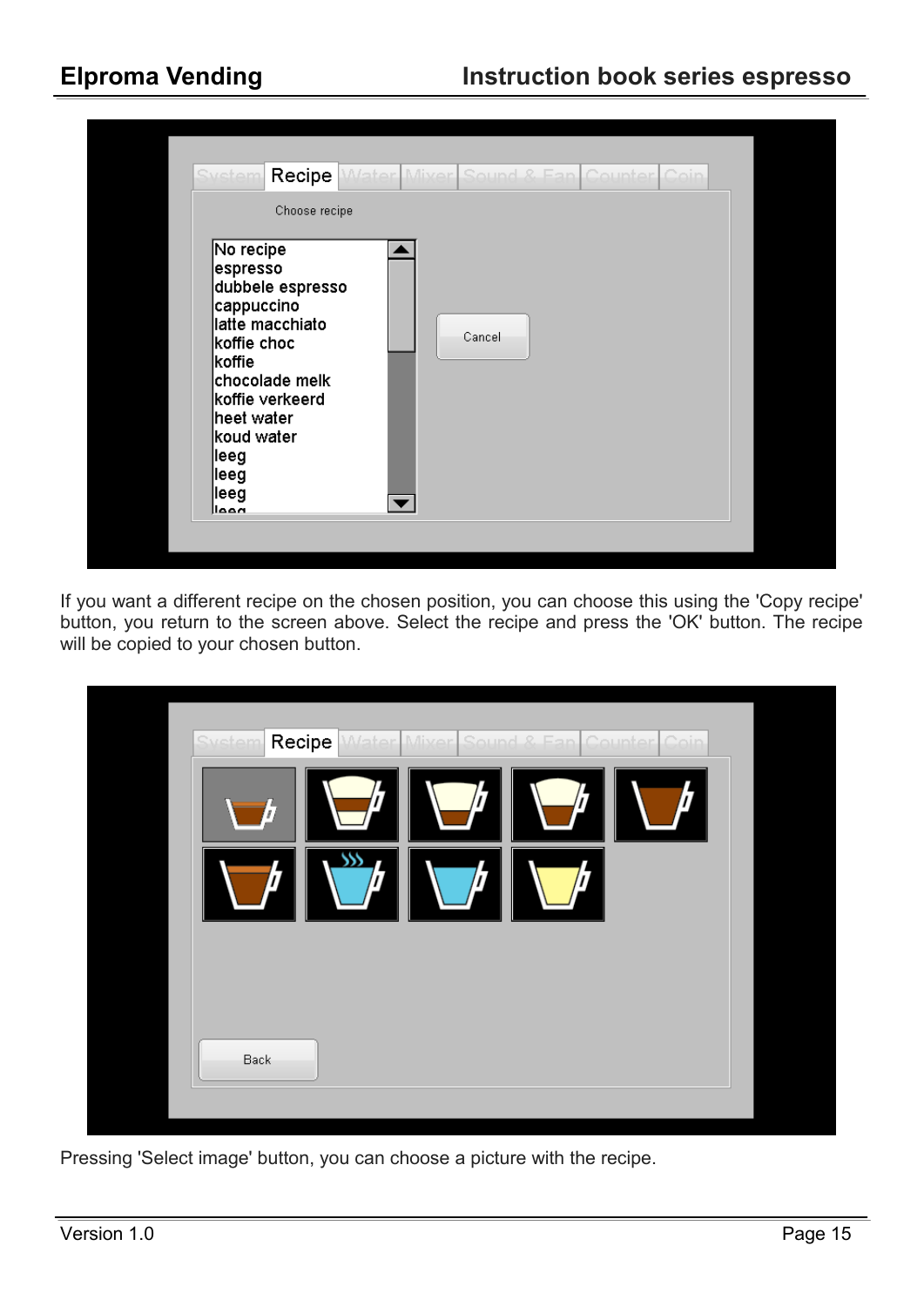With the <Rename recipe> button, you can change the name of the recipe. The <Special> in this screen is for special characters.

| espresso  |                              |   |       |   |         |       |        |
|-----------|------------------------------|---|-------|---|---------|-------|--------|
| 2         | 3<br>$\overline{\mathbf{4}}$ | 5 | 6     |   | 8       | 9     | 0      |
| W<br>q    | e<br>r                       |   | У     | u |         | ۰     | p      |
| a<br>S    | d<br>f                       | g | h     |   | k       |       |        |
| z<br>X    | v<br>c                       | þ | n     | m | $\star$ | ٠     |        |
| Caps Lock | Special                      |   | Space |   |         |       | Delete |
| Cancel    |                              |   |       |   |         | Enter |        |

The <Next> button on the first screen, go to the following screen.

| <b>System</b><br>Recipe |           | Water Mixer Sound & Fan Counter Coin |                       |
|-------------------------|-----------|--------------------------------------|-----------------------|
| Recipe name: espresso   |           | Product with<br>water                | Yes<br>No.            |
|                         |           | Delay in<br>water                    | 1000 ms<br>÷          |
|                         |           | Water                                | 75 ml<br>÷            |
|                         |           | Ready sound                          | 0 <sub>sec</sub><br>+ |
|                         |           | Add                                  | Milk<br>$\ddag$       |
| Brewer first<br>Yes.    | No.       | Water valve                          | Hot<br>÷              |
| Mug setting             | 160%<br>+ |                                      |                       |
|                         | Test      | Previous                             | Next                  |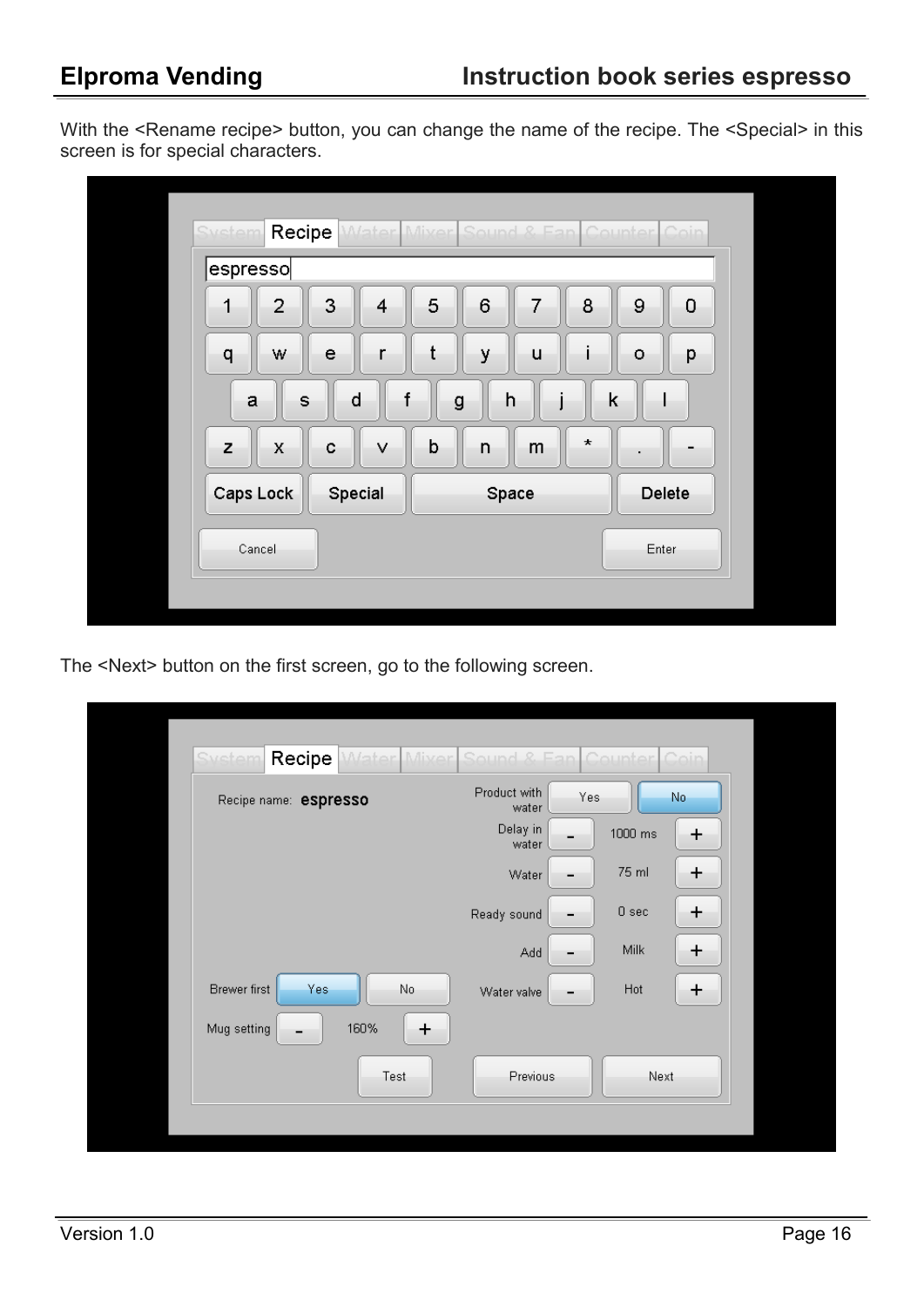| System       | Recipe<br><b>Water Miver</b> | Sound & Fan Counter Coin |                 |       |
|--------------|------------------------------|--------------------------|-----------------|-------|
| Ingredient 1 | $\mathbf{1}$<br>÷            | Ingredient 2<br>-        | $\sqrt{2}$      | $\pm$ |
| Start 1      | $0 \text{ ms}$<br>÷          | Start 2<br>-             | 0 <sub>ms</sub> | ÷     |
| Dosage 1     | 4000 ms<br>$\ddot{}$         | Dosage 2<br>-            | 1000 ms         | ÷     |
|              |                              | Spread 2<br>-            | 2000 ms         | +     |
|              |                              | Mixer 2<br>-             | 3500 ms         | +     |
|              |                              | Speed mixer<br>-         | 100%            | ÷     |
| Water part 1 | 60%<br>÷                     | Water part 2<br>-        | 40%             | ÷     |
|              | Test                         | Previous                 | Next            |       |
|              |                              |                          |                 |       |
|              |                              |                          |                 |       |

**Product water along:** When enabled, the values of the product will automatically go up or down when you adjust the amount of water.

**Break in water:** The exhaust valve will dose 2 times, first half of the set time, waiting time and then dispensing the second half of the set time. The setting is between 0 and 5000 milliseconds with increments of 10.

**Water quantity:** This is the time that the valve is open to get the cup filled with water. The setting is between 0 and 300 milliliters with increments of 1 or 10 when you hold the button.

**Ready sound:** The time needed to get the last drop in the cup. The time is measured after the product is released. The setting is between 0 and 20 seconds with increments of 1.

**Add:** Allows you determine what happens to the milk and sugar. If set to 'no', the product will be fully given. When set to add one or both, then you can choose the quantity dispense.

**Water valve:** Choose for cold when a water cooler is connected, the output on the power board for the water cooler is the loose connector on the right hand side.

**Product price:** Here you set the price per button. This option is available when a coin tester is selected in the Coin tab. The setting is between 0.00 and 10.00 euros with increments of 0:05 (depending on the Coin tab). This option appears only when a coin tester is selected in the Coin tab.

**Brewer first:** This function determines the sequence of issuing the product. Coffee (brewer) first, than the mixer product or vice versa.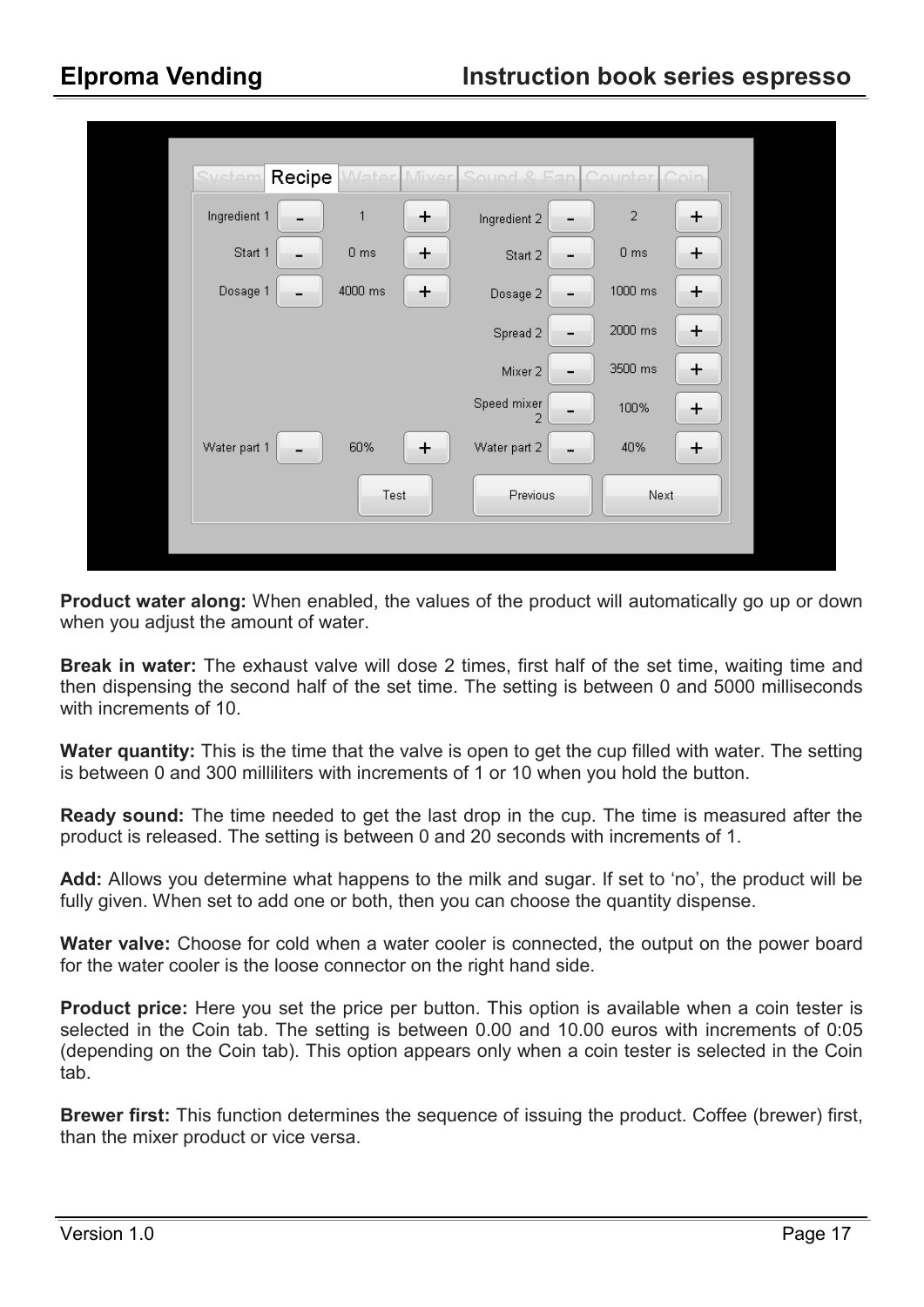**Mug setting:** Select the mug contents/volume. The setting is between 'off', 105 and 200 percent with increments of 5. When 'off' is selected, mug icon is not visible on screen.

**Ingredient x:** Select the container which holds the product. Container 1 is always the coffee container, both in the bean as in the ground coffee machine.

**Start x:** Is the start time of the product, measured from the moment that the button is pressed. The setting is between 0 and 60000 milliseconds, with increments of 100.

**Dosing x:** Is the amount of the product. The setting is between 0 and 20000 milliseconds, with increments of 100.

**Spread x:** Here you set the spread dosing time, when this time is equal to the standard dosing time, the product will be dosed on 100% of the motor speed. Is this time longer, the motor speed will be regulated so that the product dispenses longer. The setting is between  $-10\%$  and  $+50\%$ shown in milliseconds with increments of 10. The values are limited automatically.

**Mixer x:** Is the time that the mixer should run. The setting is between 0 and 20000 milliseconds, with increments of 10

**Speed mixer x:** Allows you determine the speed of the mixer. The setting is between 0 and 100 percent with increments of 10.

| System Recipe Water Mixer Sound & Fan Counter Coin |          |
|----------------------------------------------------|----------|
| espresso                                           |          |
| Milk                                               | Test     |
|                                                    | Previous |

**Water part x:** Is for the spreading of the water between the brewer and mixer. The setting is between 0 and 100 percent with increments of 1. For example, if you pick up a product with two ingredients that run through one mixer, then only the left ingredient has a filled water share of 100%.

You can use the <Test> button to test the recipe without having to exit the menu.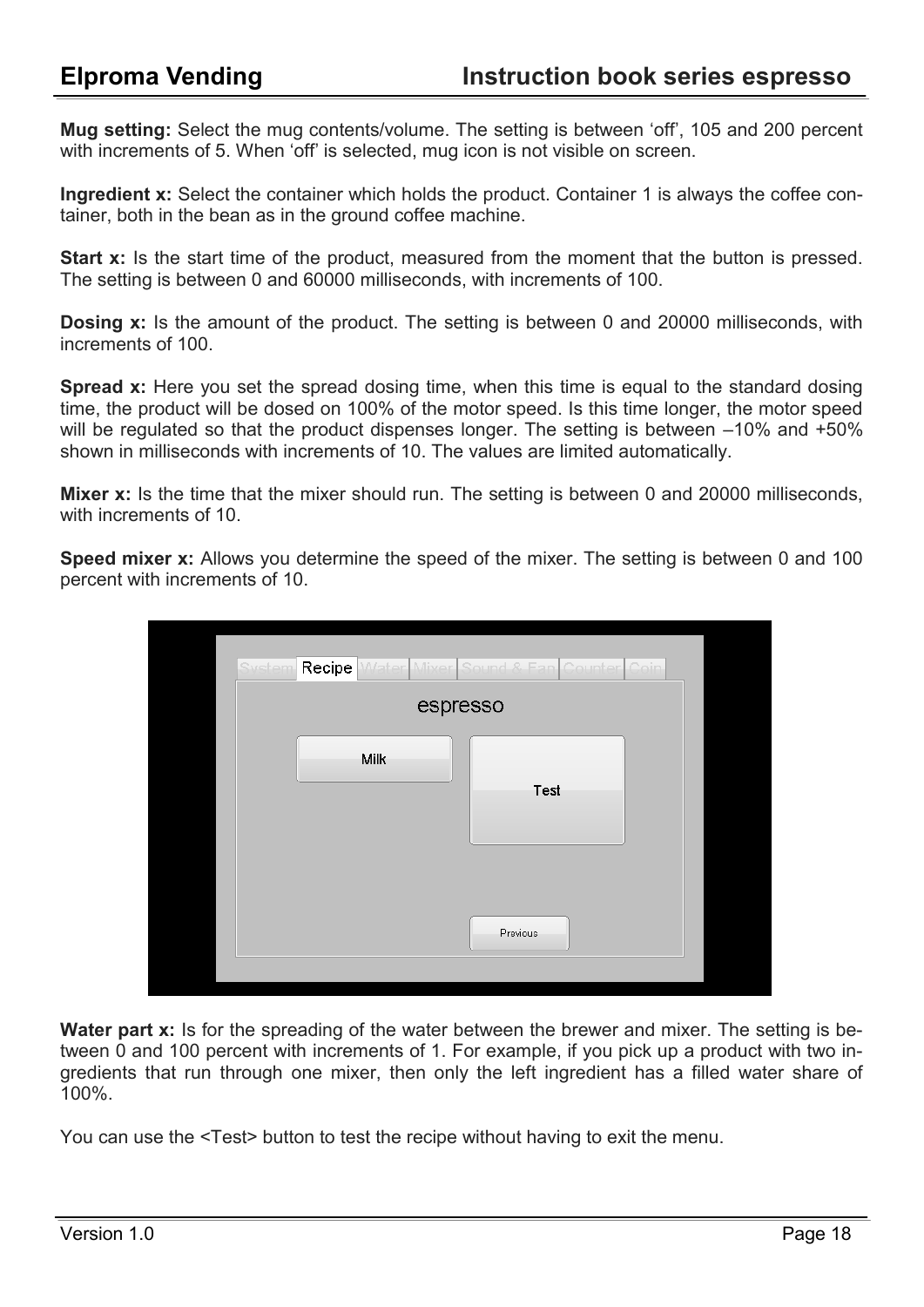### **Water tab**

|                                  |                   |       | System Recipe Water Mixer Sound & Fan Counter Coin |                 |   |  |
|----------------------------------|-------------------|-------|----------------------------------------------------|-----------------|---|--|
| Failure at                       | 110°              | +     | Standby<br>temperature                             | 60 <sup>°</sup> | + |  |
| Min.<br>operating<br>temperature | $80$ $^{\circ}$   | ÷     | Inlet valve<br>delay                               | 1000 ms         | + |  |
| Opperating<br>temperature        | 95°               | $\pm$ | Liters for<br>limefilter                           | 0 <sub>L</sub>  | + |  |
| Hot in                           | 5 min             | ÷     |                                                    |                 |   |  |
| Short time                       | 10 <sub>sec</sub> | +     | Liters taken                                       | 229 L           |   |  |
| Long time                        | 2 min             | +     | Erase liters<br>taken                              | Yes             |   |  |
| Back                             |                   |       |                                                    |                 |   |  |
|                                  |                   |       |                                                    |                 |   |  |

**Failure at:** Is the value at which the message "E05: Boiler cooks" pops up. The setting is between 90 and 115 degrees with increments of 1.

**Minimum operating temperature:** Below this temperature, the machine can not be operated. The setting is between 70 and 90 degrees Celsius with increments of 1.

**Operating temperature:** This is the normal temperature, measured in the boiler. The setting is between 85 and 105 degrees with increments of 1.

**Hot in:** Is the time when the boiler has to come after turning the machine on temperature. Otherwise, an error message "E04: Boiler error" pops up. The setting is between 1 and 5 min with increments of 1.

**Short time:** Is the time when the tank must be refilled. The setting is between 1 and 120 seconds, with increments of 1.

**Long time:** Is the time when the water heater should be after turning the machine is filled. The setting is between 1 and 4 minutes with increments of 1.

**Standby temperature:** Here imagine the number of degrees in which the boiler is going when this feature is used. The setting is between 1 and 93 degrees with increments of 1.

**Inlet valve delay:** If water enters the boiler causes swell of water. This setting ensures that the water cannot come before is going to be filled. Unwind This is to prevent. Rattling of the conduit The setting is between 0 and 5000 milliseconds with increments of 100.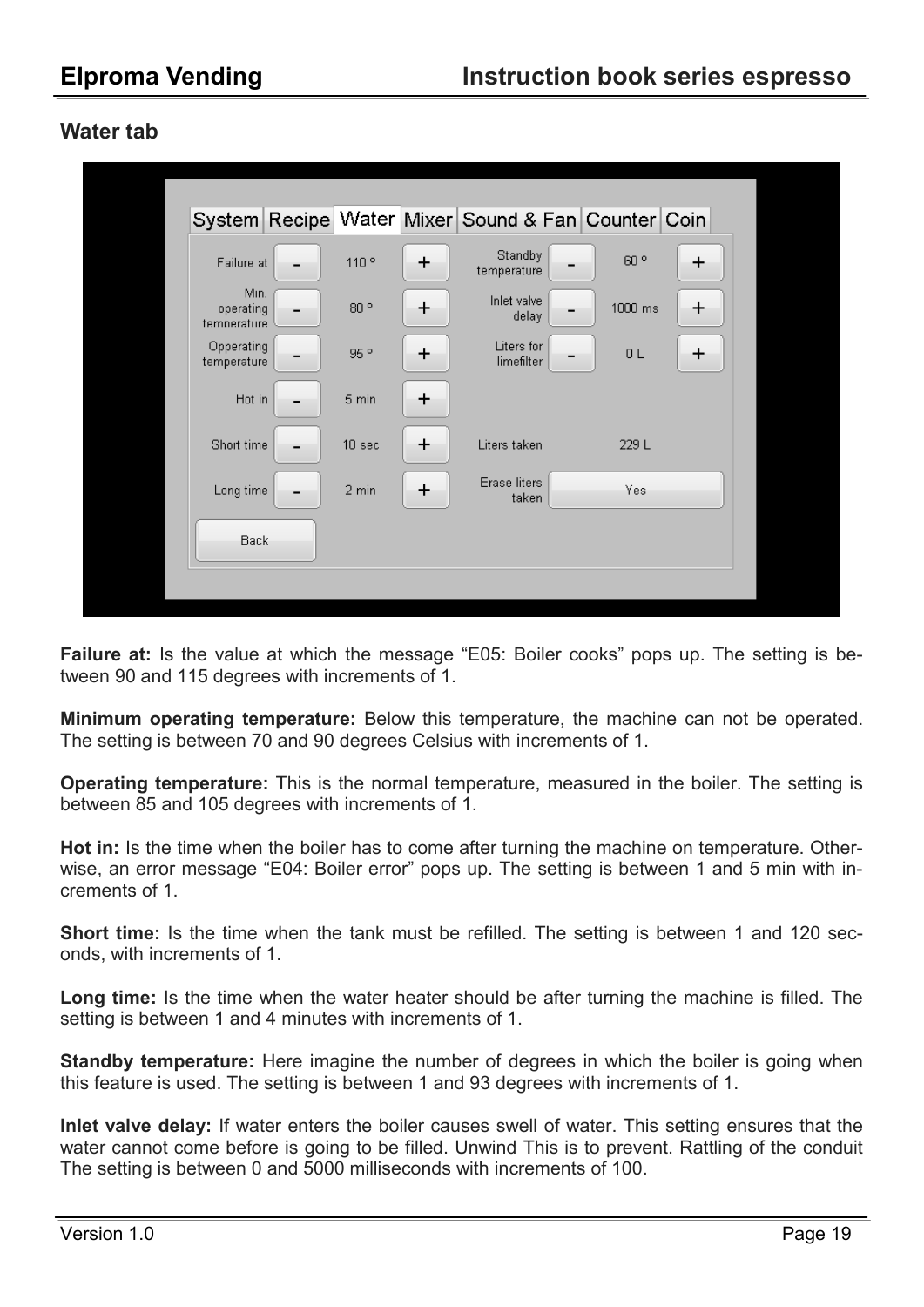**Liters for lime filter:** You can enter the number of liters that the connected filter can provide. (capacity water filter) The setting is between 0 and 60000 liters with increments of 10 liters.

**Replace date filter:** Setting is automatically 1 year after installation filter. It can be adjusted, if desired.

Liters taken: The number shown is the amount of consumed liters after a reset. There are about 7 normal cups (150cc) in one liter.

**Clear liters:** This resets the water counter, the liters that have been set are not deleted.

### **Mixer tab**

|                        |     |                 |       |  | System Recipe Water Mixer Sound & Fan Counter Coin |  |
|------------------------|-----|-----------------|-------|--|----------------------------------------------------|--|
| Mixer 1                | - 1 | 0 <sub>ms</sub> | $\pm$ |  |                                                    |  |
| Mixer with jug<br>Back |     | 50 %            | ÷     |  |                                                    |  |

**Mixer 1:** To set the time that the water needs to flow from the boiler in the mixer.

**Mixer with jug:** This percentage imagine how long the mixer is allowed to run in taking a jug. This is to prevent excess foam. The setting is between 0 and 100 percent with increments of 1.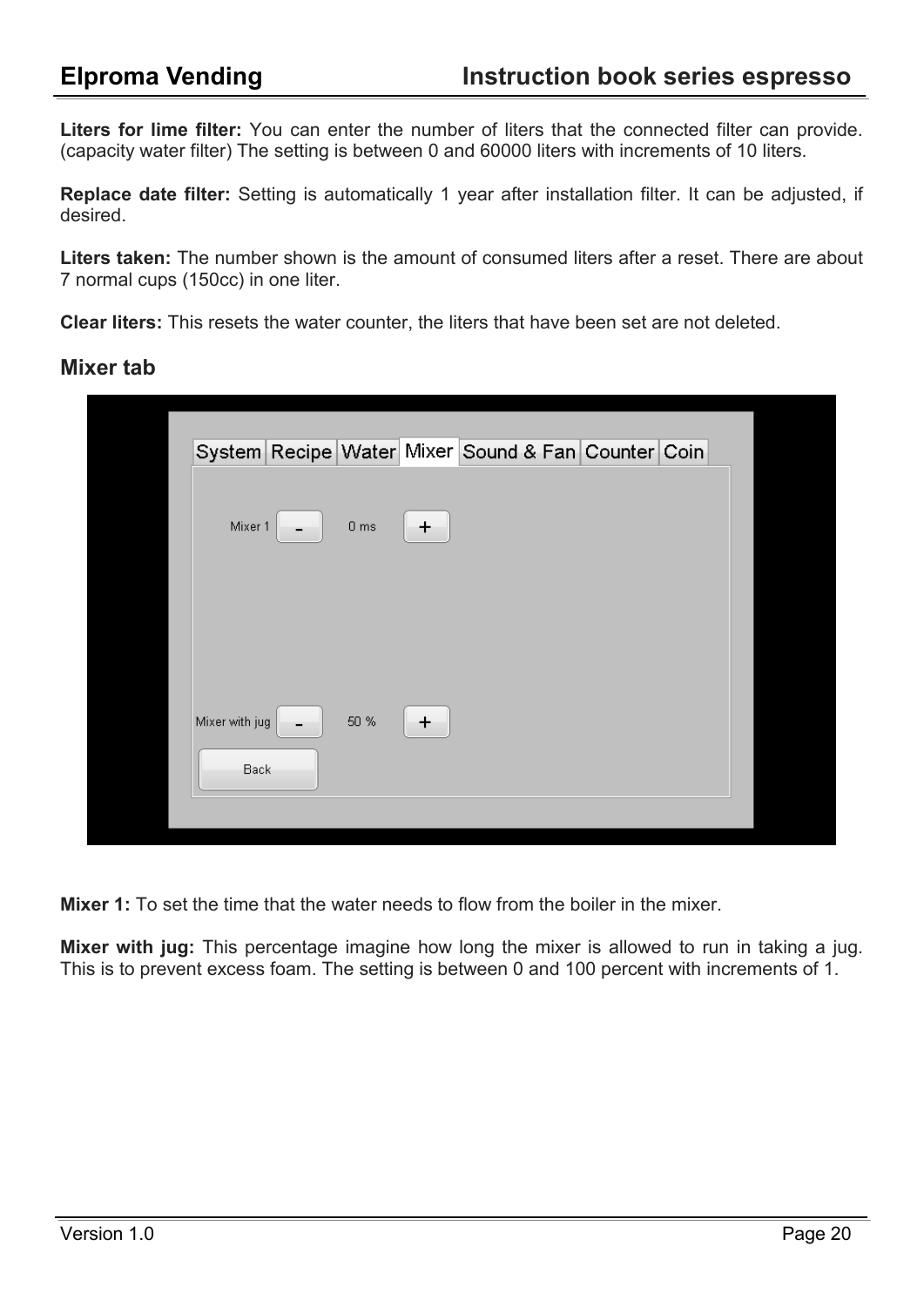### **Sound & Fan tab**

**Time high 1:** the time that the fan turns when the consumption is taken. The setting is between 0 and 300 seconds with increments of 1.

**Strength 1:** the speed at which the fan is running. The setting is between 0 and 100 percent with increments of 10.

**Return to 1:** is the rate in the rest position. The setting is between 0 and 100 percent with increments of 10.

**Key press:** Gives a beep sound when a button is pressed.

**Error sound:** Gives a recurring beep when an error occurs.

**Ready sound:** Gives a beep sound when the consumer is ready.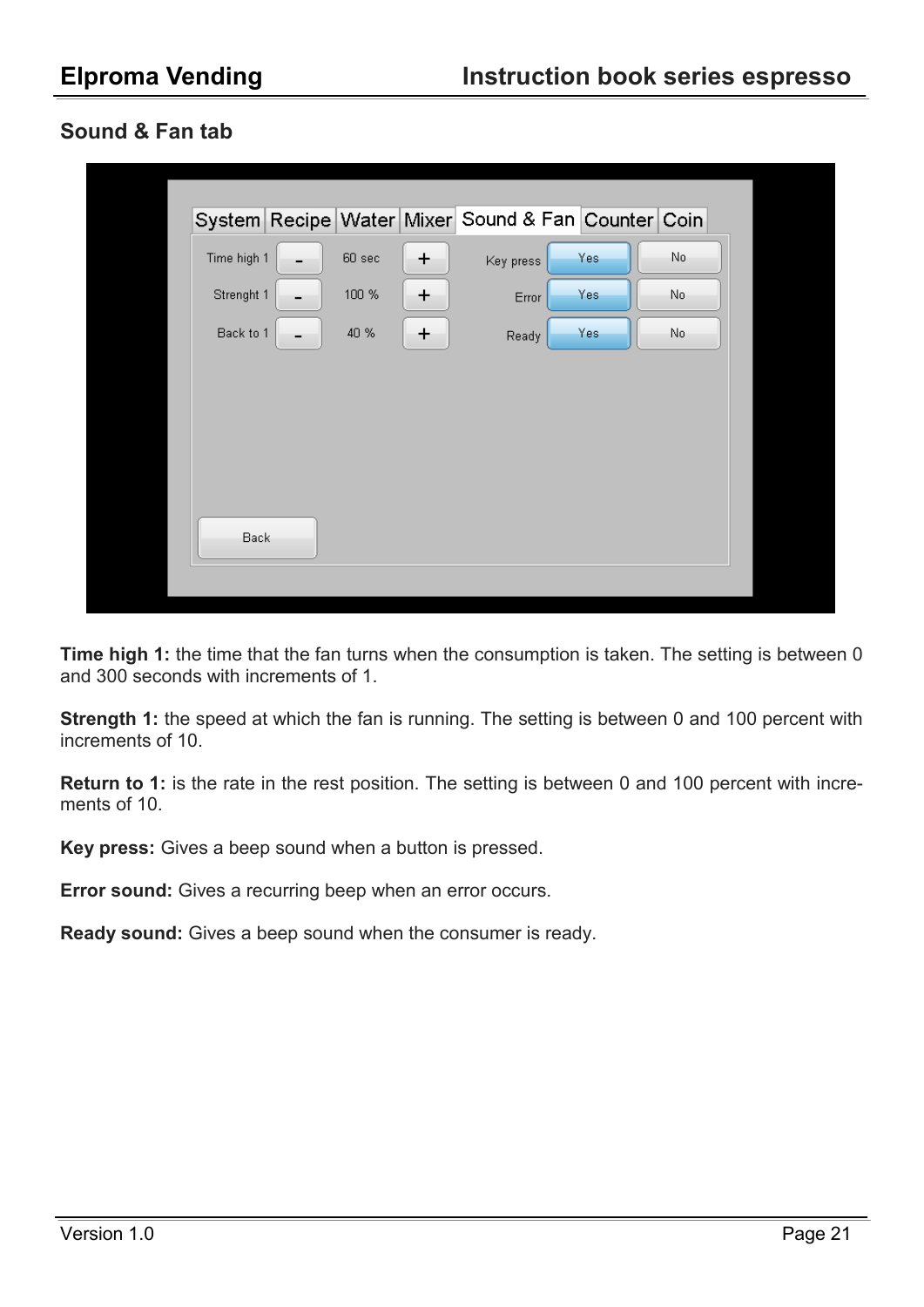### **Counter tab**

| System Recipe Water Mixer Sound & Fan Counter Coin<br>Max consumptions<br>Consumptions left<br>Give warning at<br>Container 1<br>15<br>0<br>Off<br>+<br>÷<br>15<br>Container 2<br>$\overline{0}$<br>Off<br>$\pm$<br>$\pm$<br>-<br>15<br>Container 3<br>14<br>Off<br>÷<br>÷<br>Coffee pads<br>13<br>5<br>20<br>÷<br>$\pm$<br>Back<br>Reset counter |  |  |  |  |  |
|---------------------------------------------------------------------------------------------------------------------------------------------------------------------------------------------------------------------------------------------------------------------------------------------------------------------------------------------------|--|--|--|--|--|
|                                                                                                                                                                                                                                                                                                                                                   |  |  |  |  |  |
|                                                                                                                                                                                                                                                                                                                                                   |  |  |  |  |  |
|                                                                                                                                                                                                                                                                                                                                                   |  |  |  |  |  |
|                                                                                                                                                                                                                                                                                                                                                   |  |  |  |  |  |
|                                                                                                                                                                                                                                                                                                                                                   |  |  |  |  |  |
|                                                                                                                                                                                                                                                                                                                                                   |  |  |  |  |  |

This function is to monitor the container content status. This function is usually used in conjunction with a coin tester in order to prevent "empty sales". If a container is empty **ALL** containers should be filled before a reset is given. The reset of the containers can be given here with <Reset counter> button or in the user menu.

**Container 1 t/m 4:** enter the number of consumptions in what can be issued. The number of containers depends on the chosen model.

**Give warning at:** When the counter reaches this value, it shows an message on screen which is still available. If these consumptions are also depleted, the machine will stop dispensing.

The middle column shows what has already been dispensed.

**Coffee pod:** When the counter reaches this value, a message "Waste bin is full" appears on screen.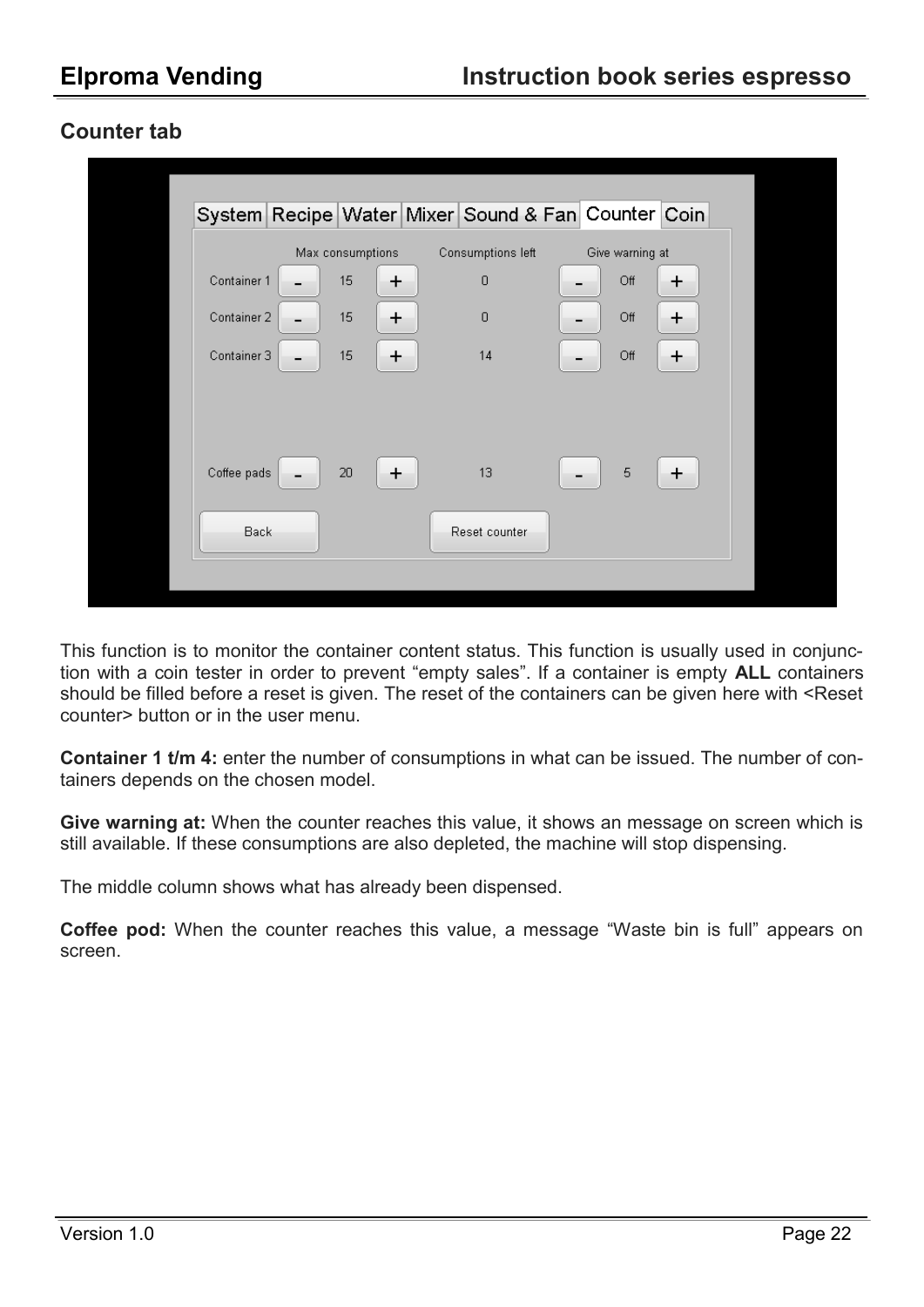### **Coin tab**

|                          |        |                 |         | System Recipe Water Mixer Sound & Fan Counter Coin |               |           |  |
|--------------------------|--------|-----------------|---------|----------------------------------------------------|---------------|-----------|--|
| Type coin-<br>mechanisme |        | None            | $\ddag$ | Line 1                                             | $\in 0.05$    | $\ddot{}$ |  |
| Free con-<br>sumptions   | Yes    |                 | No      | Line 2                                             | $\in 0.10$    | ÷         |  |
| Choose<br>behavior       | Single |                 | Multi   | Line 3                                             | $\in 0.20$    | ÷         |  |
| Lowest coin<br>value     |        | $\epsilon$ 0.05 | $\pm$   | Line 4                                             | $\in$ 0.50    | $\pm$     |  |
| Reset<br>Deposit         |        | $\epsilon$ 0.00 |         | Line 5                                             | $\notin$ 1.00 | ÷         |  |
|                          |        |                 |         | Line 6                                             | ∈ 2.00        | ÷         |  |
| Back                     |        |                 |         |                                                    |               |           |  |
|                          |        |                 |         |                                                    |               |           |  |

**Type coin mechanism:** There are two settings, none or validator here. A totalizer is not supported so all recipes can get their own price.

**Free consumptions:** When a coin mechanism is selected, this setting must be set to "No".

**Choose behavior:** choose "single" but then one consumption can be observed. Do you have too much thrown you lose that. Choose "Multi" then the remainder amount is kept for the next customer.

**Smallest coin value:** Set the lowest coin value in the coin tester. If you set a price, the increments will be equal to this value.

**Reset deposit:** The inserted money is thus erased.

**Line 1 t/m 6:** Lists the values as they appear on the coin tester. A token equals line 6.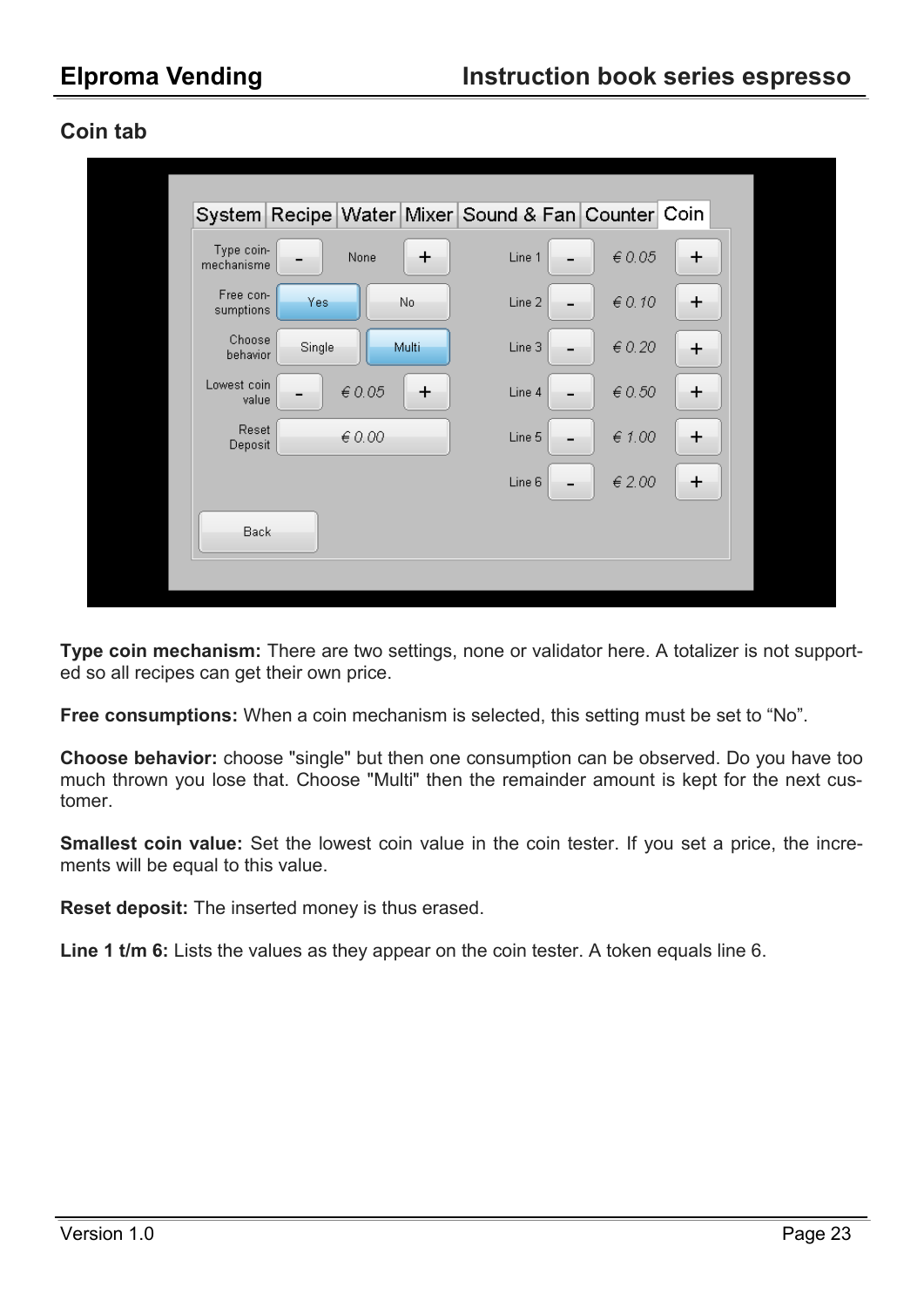## **Computer menu**

### **USB Stick tab**

|                                                                                | USB stick Logbook Hardware Pincode                                                                                                                      |                                             |                      |  |
|--------------------------------------------------------------------------------|---------------------------------------------------------------------------------------------------------------------------------------------------------|---------------------------------------------|----------------------|--|
| USB-Stick -><br>FlashMemory                                                    | Load model                                                                                                                                              | Load settings                               | Load Language        |  |
|                                                                                | Load recipe                                                                                                                                             | Load default recipe                         | <b>Load Pictures</b> |  |
| FlashMemory<br>-> USB-Stick                                                    | Save model                                                                                                                                              | Save Logbook                                |                      |  |
|                                                                                |                                                                                                                                                         | Update<br>Machine                           | Update software      |  |
| Back                                                                           |                                                                                                                                                         | Update<br>Bootloader                        | Load Bootloader      |  |
|                                                                                |                                                                                                                                                         |                                             |                      |  |
| USB stick<br><b>USB-Stick</b><br>Ô<br>$\blacksquare$<br>$\blacksquare$<br>Back | Hardware<br>Logbook<br>Espresso<br>Instant<br>USB_Stick_prod<br>Installatie DVD<br>□ USB_Stick_prodi<br>□ USB_Stick_prod<br><b>□</b> Flash<br>Load file | Pincode<br>Flash memory<br>Default eed2.0.2 |                      |  |

If you press one of the buttons next to "USB-Stick -> FlashMemory" print (except "Load images"), the above screen appears when a USB Stick is inserted: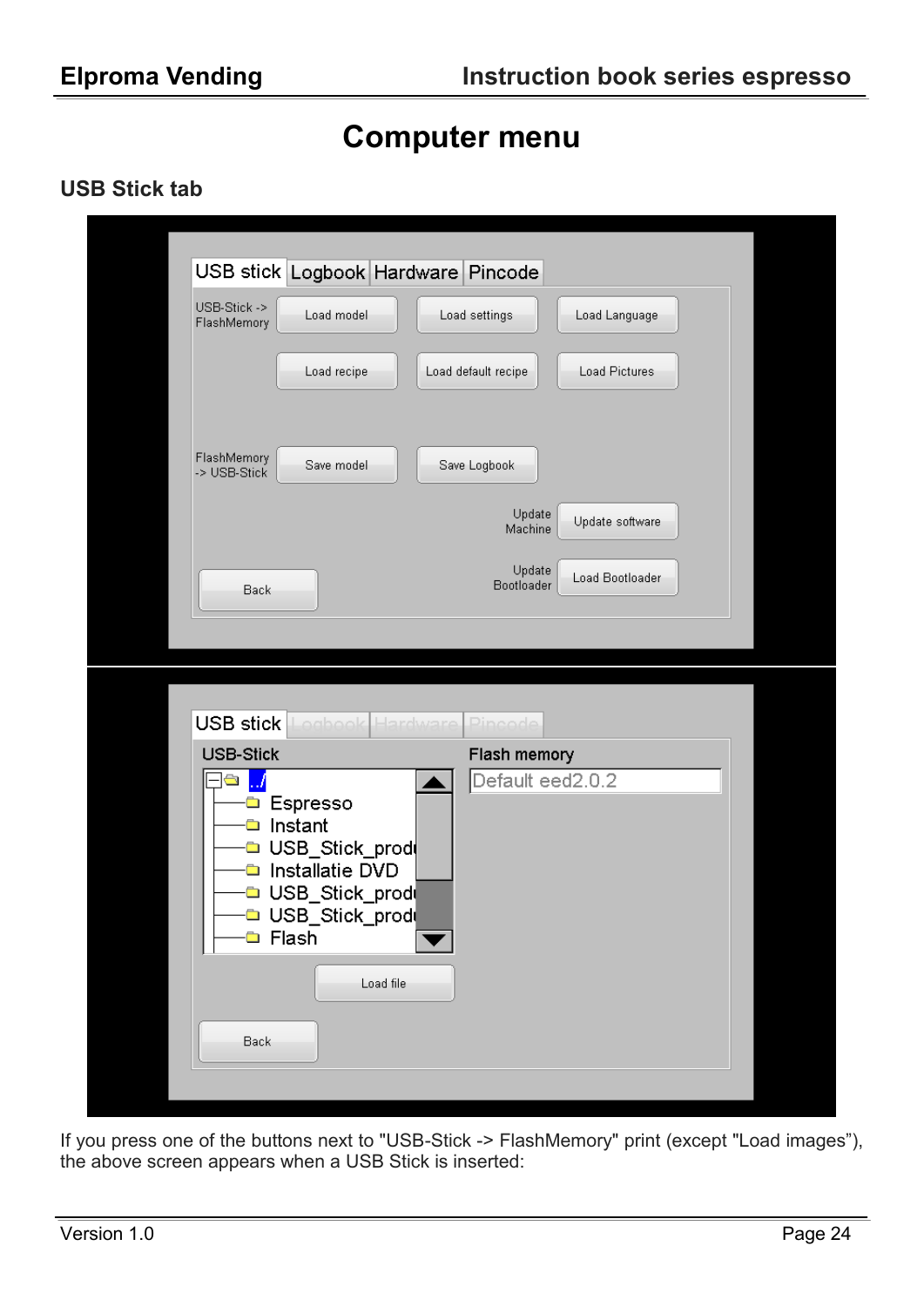**Load model:** Load a file with the extension .EED. This file contains all the recipes and settings of the machine. You can use the external settings program to make these files.

**Load settings:** Retrieves the settings from a .EED file and does nothing with the recipes. This can be useful if you want to equip all machines with the same settings.

**Load language:** Standard loads the English language, but if you prefer a different language, you can load them after.

**Load recipe:** Retrieves the recipes from a .EED file and does nothing with the settings. This can be useful if you want to equip all machines with the same recipes regardless of the model.

**Load default recipe:** You can load 35 own recipes. These recipes have the suffix .der. You can find these recipes in the Recipe tab> select recipe and then press the + or - button.

**Keep model:** All recipes and settings are saved in a file. You can give the file a name. The extension is always .EED

**Save Log:** Saves the log which can be send to Elproma Vending for checking. The log can be deleted using the "Clear Log" button in the "Log" tab.

**Load software:** This function is for updating the software, the file has extension .CPU

**Load boot loader:** This function is to update the boot loader, the file has extension .HEX

| USB stick<br>Logbook Hardware                                                                                                                                         | Pincode                   |  |
|-----------------------------------------------------------------------------------------------------------------------------------------------------------------------|---------------------------|--|
| <b>USB-Stick</b>                                                                                                                                                      | Flash memory<br>0/5       |  |
| $\overline{+}$<br><b>□</b> Espresso<br>LCDBMP41.bmp<br>B<br>LCDBMP40.bmp<br>≘<br>LCDBMP39.bmp<br>▤<br>LCDBMP38.bmp<br>B<br>LCDBMP37.bmp<br>▤<br><b>■ LCDBMP36.bmp</b> |                           |  |
| Load file<br>Back                                                                                                                                                     | Delete file<br>Up<br>Down |  |
|                                                                                                                                                                       |                           |  |

**Load images:** You will now see the screen above. This is equivalent to the screen in the user menu. If you have your own image (up to 5) that can/must not be erased by the user you place these image on this site.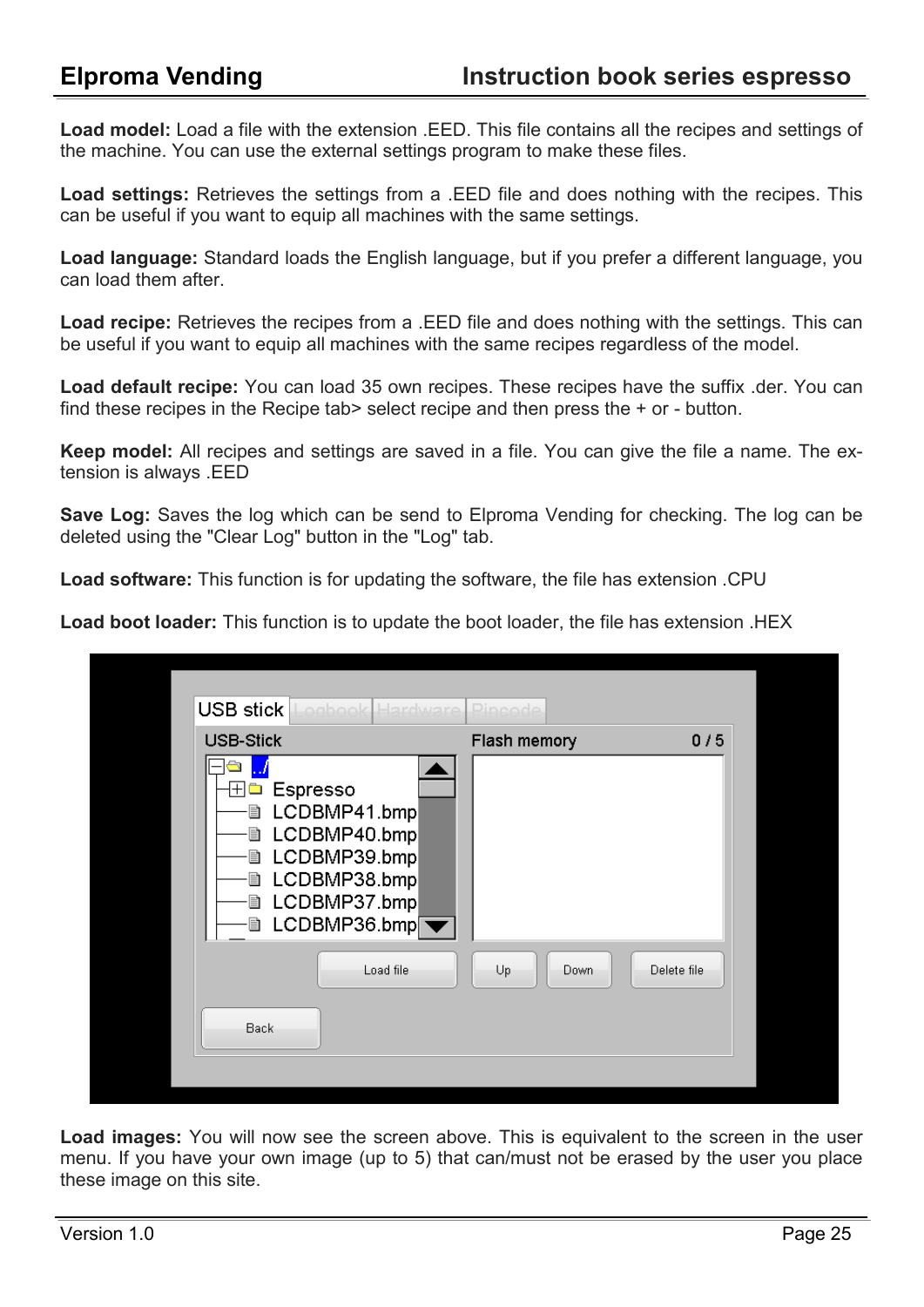### **Logbook tab**



In this screen you will find the last listed 20 error messages. Below a list of all error messages:

- E01: Level sensor error
- E02: Filling short time error
- E03: Filling a long time error
- E04: Boiler error
- E05: Boiler cooks
- E06: Temperature sensor faulty
- E07: Lime sensor activated
- E08: Drip tray full
- E09: No earth
- E10: Drip tray removed
- E11: Brewer does not close
- E12: Water blockade
- E13: Internal data corrupt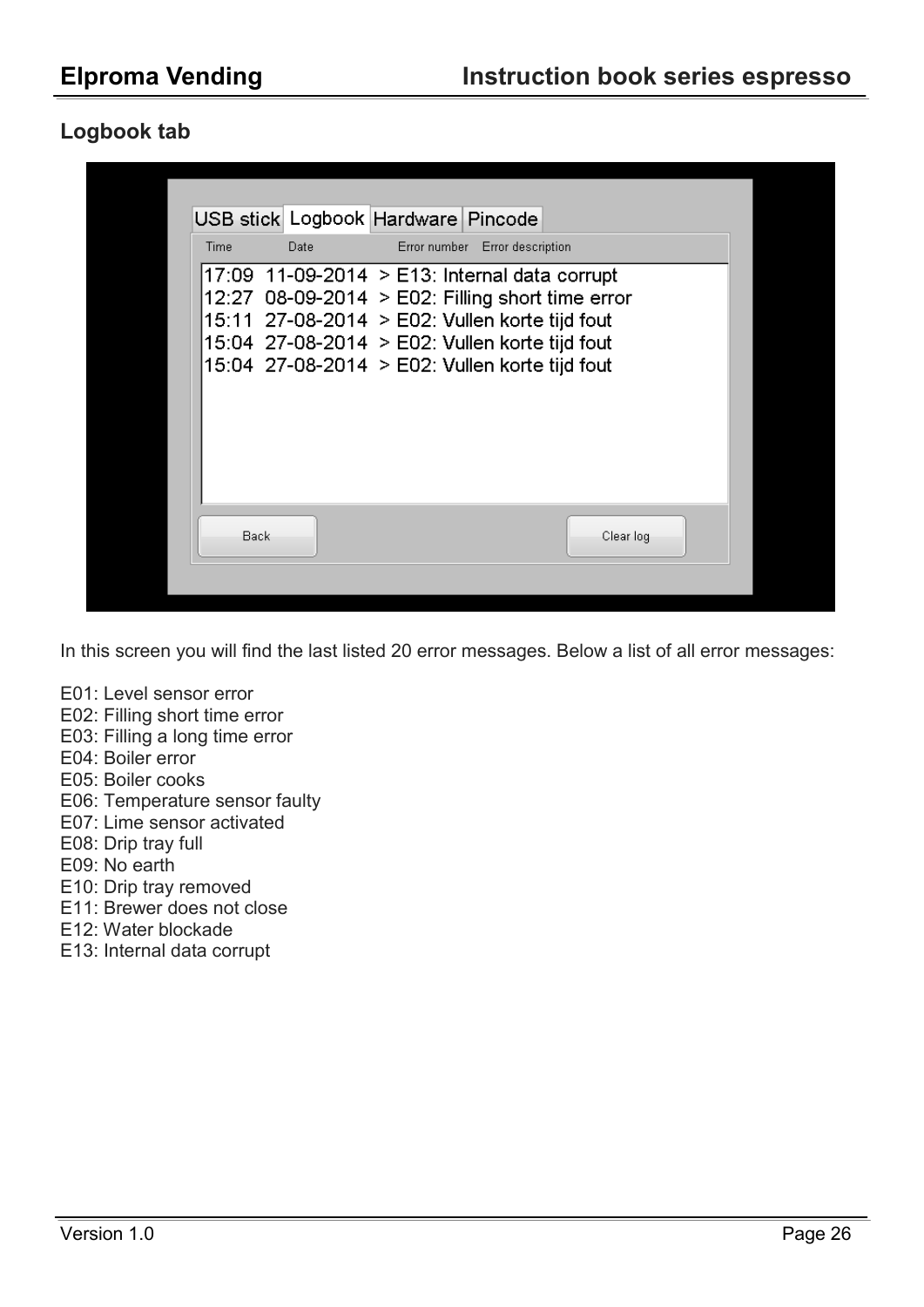### **Hardware tab**

| Outlet valve<br>$\mathbf{1}$              |                | <b>Hw</b>           | Water level <b>WW</b> -<br>sensors |  |
|-------------------------------------------|----------------|---------------------|------------------------------------|--|
| Inlet valve<br>In.                        |                |                     |                                    |  |
| Product<br>1<br>motors                    | $\overline{a}$ |                     | $97^\circ$<br>Temperature          |  |
| Mixer motors<br>$\overline{1}$            |                |                     | Drip tray<br>۰                     |  |
| <b>Heating</b><br>$\mathbf{1}$<br>element |                |                     |                                    |  |
| Back                                      |                |                     | Next                               |  |
|                                           |                |                     |                                    |  |
|                                           |                |                     |                                    |  |
|                                           |                |                     |                                    |  |
| USB stick Logbook                         | Hardware       | Pincode             |                                    |  |
| 1<br>Door switch                          |                | 09:02:06 17/09/2014 |                                    |  |
| Ok<br>Ext Eeprom                          |                |                     |                                    |  |
|                                           |                |                     |                                    |  |
|                                           |                |                     |                                    |  |
|                                           |                |                     |                                    |  |

**Hardware Test:** This test consists of two pages. One of the inputs (right) and one for the outputs (left). The implementation of the screen is determined by the chosen model.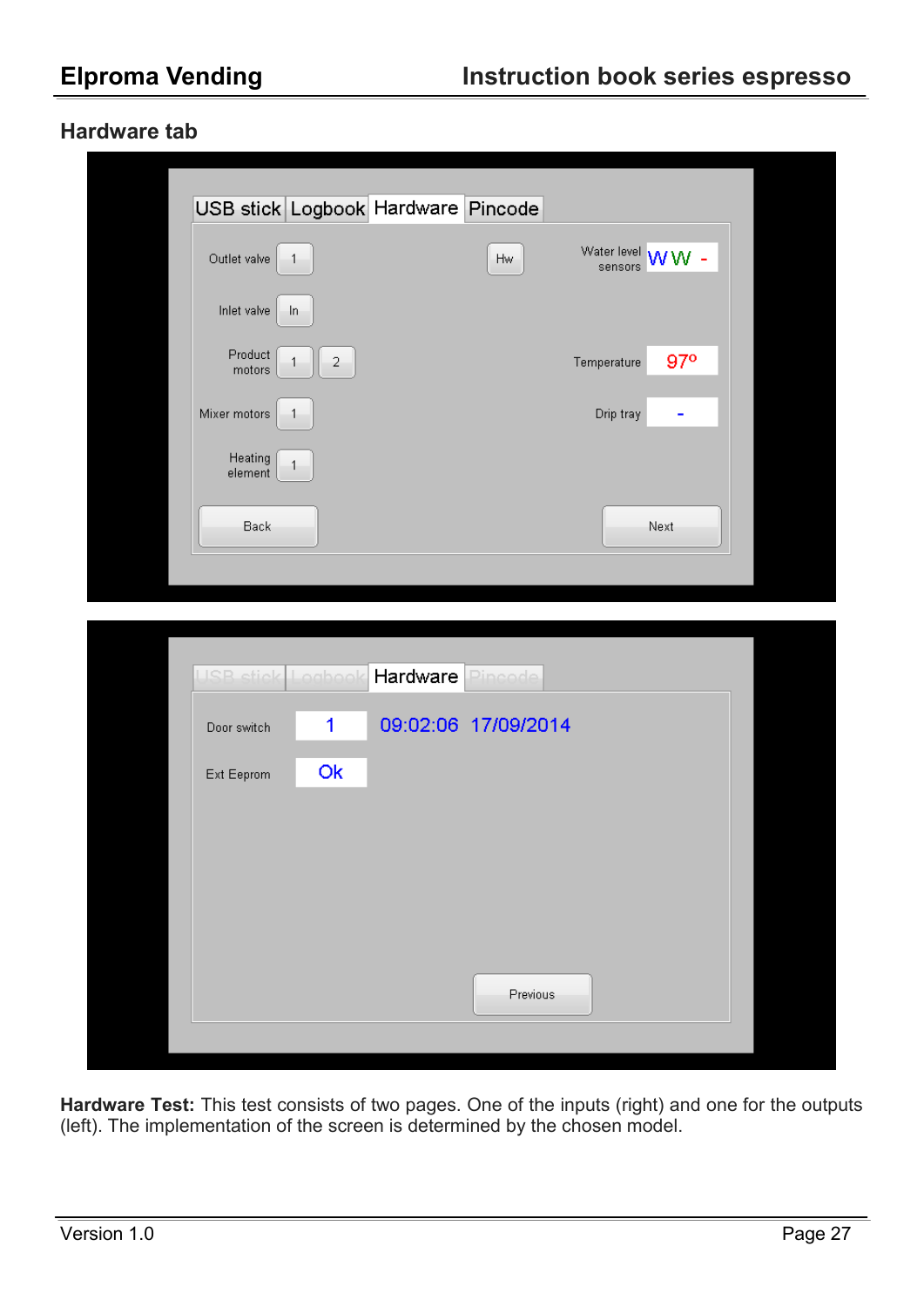By pressing a button behind the outputs the corresponding output will be controlled. On the power board the LED at the output will turn on. The number of buttons is model dependent.

At the inputs you can test the water level sensors and drip tray sensor, also you'll see the current temperature as measured in the boiler.

On the next page screen you can test the door switch, key switch and G13. "Ext. Eeprom" shows that a removable memory chip on the processor is present.

### **Pin code tab**

| USB stick Logbook Hardware Pincode |  |
|------------------------------------|--|
| Change pincode for                 |  |
| Settings menu                      |  |
| Computer menu                      |  |
|                                    |  |
| Back                               |  |
|                                    |  |

Select the desired menu. The following screen appears: